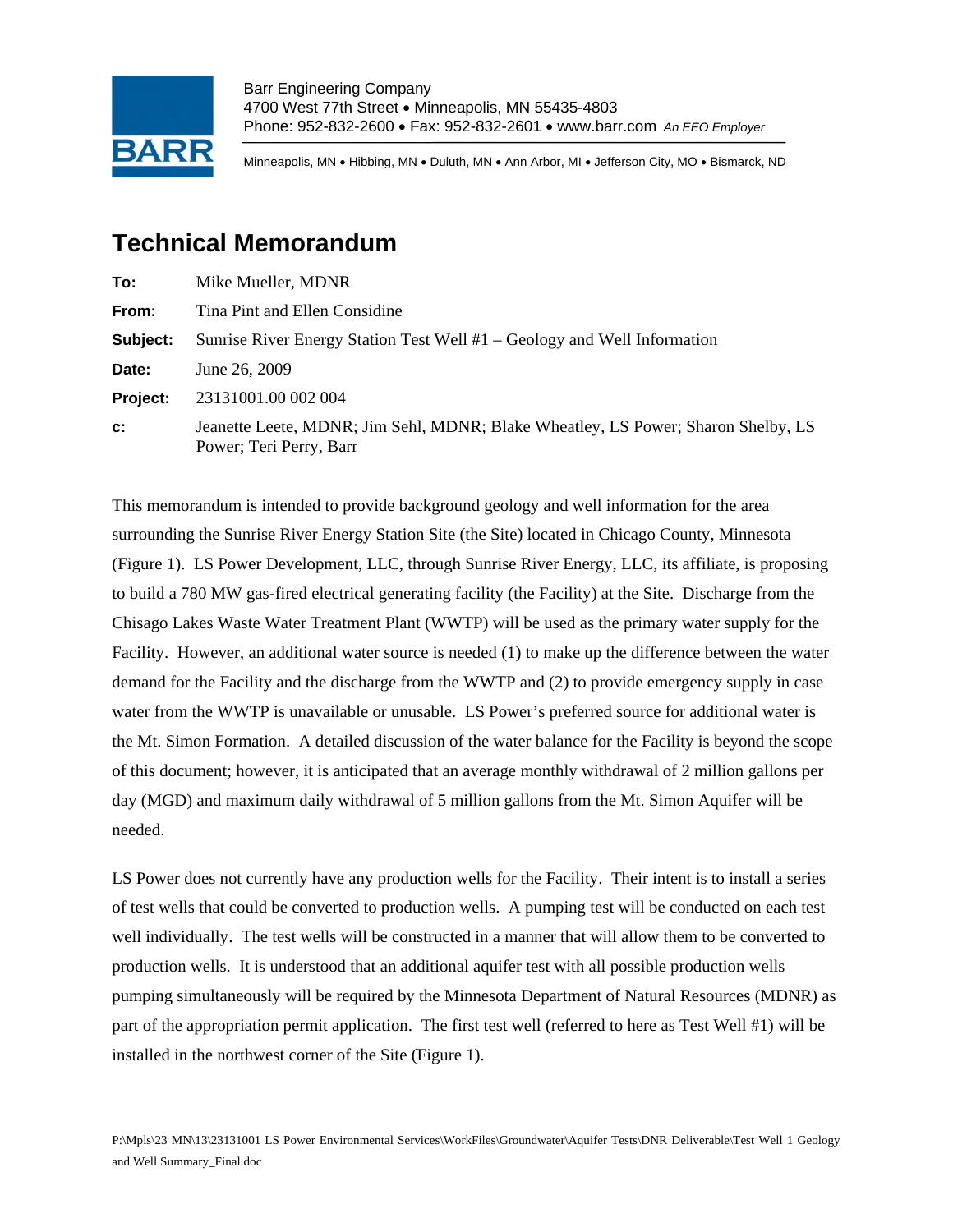This memorandum presents the geologic setting for the Site and information on wells located within 1.5 miles of Test Well #1. This information is being provided to facilitate discussion between the MDNR, LS Power and Barr Engineering regarding the first aquifer test using Test Well #1. It is understood that additional information will be needed prior to the aquifer test, as outlined in the June 12, 2009 letter to Blake Wheatley from Mike Mueller.

### **1. Geologic Setting**

Current understanding of the Site's geology is based on the following sources:

- Boring logs from the Minnesota County Well Index (CWI, maintained by the Minnesota Department of Health, 2009)
- Bedrock Geology of Chisago County (provided in draft form by the Minnesota Geological Survey (MGS), 2009)
- Quaternary Geologic Map of Chisago County, Minnesota (MGS, 1993)
- Aggregate Resource Potential of Chisago County, Minnesota (MGS, 2001)
- Surficial Geology of the Stillwater 30 x 50 Minute Quadrangle, Minnesota (MGS, 1999)
- Bedrock Geology and Structure of the Seven-County Metropolitan Area, Minnesota (MGS, 2000)
- Soil survey data (available online from the U.S. Department of Agriculture, Natural Resources Conservation Service)

The geology of the Site consists of approximately 100 to 400 feet of unconsolidated glacial deposits overlying an erosional Paleozoic bedrock surface.

#### **1.1 Bedrock Deposits**

The Site appears to directly overlie a bedrock valley which trends northeast-southwest (based on draft MGS data, 2009) (Figure 2 and Figure 3). Bedrock in the vicinity of the Site dips southward. The youngest bedrock units present in the vicinity of the Site are located approximately one mile south of the Site. These are remnants of the Tunnel City Group and Wonewoc Formation (formerly known as the Franconia and Ironton-Galesville Formations, respectively), which overlie the Eau Claire Formation. The Eau Claire Formation is present to the south and east of the Site and is approximately 100 feet thick. It is thought that the bedrock valley cuts through the Eau Claire Formation and into the Mt. Simon Formation but does not incise through the Mt. Simon Formation to the underlying volcanics (based on draft MGS data). The thickness of the Mt. Simon Formation at the deepest part of the bedrock valley is thought to be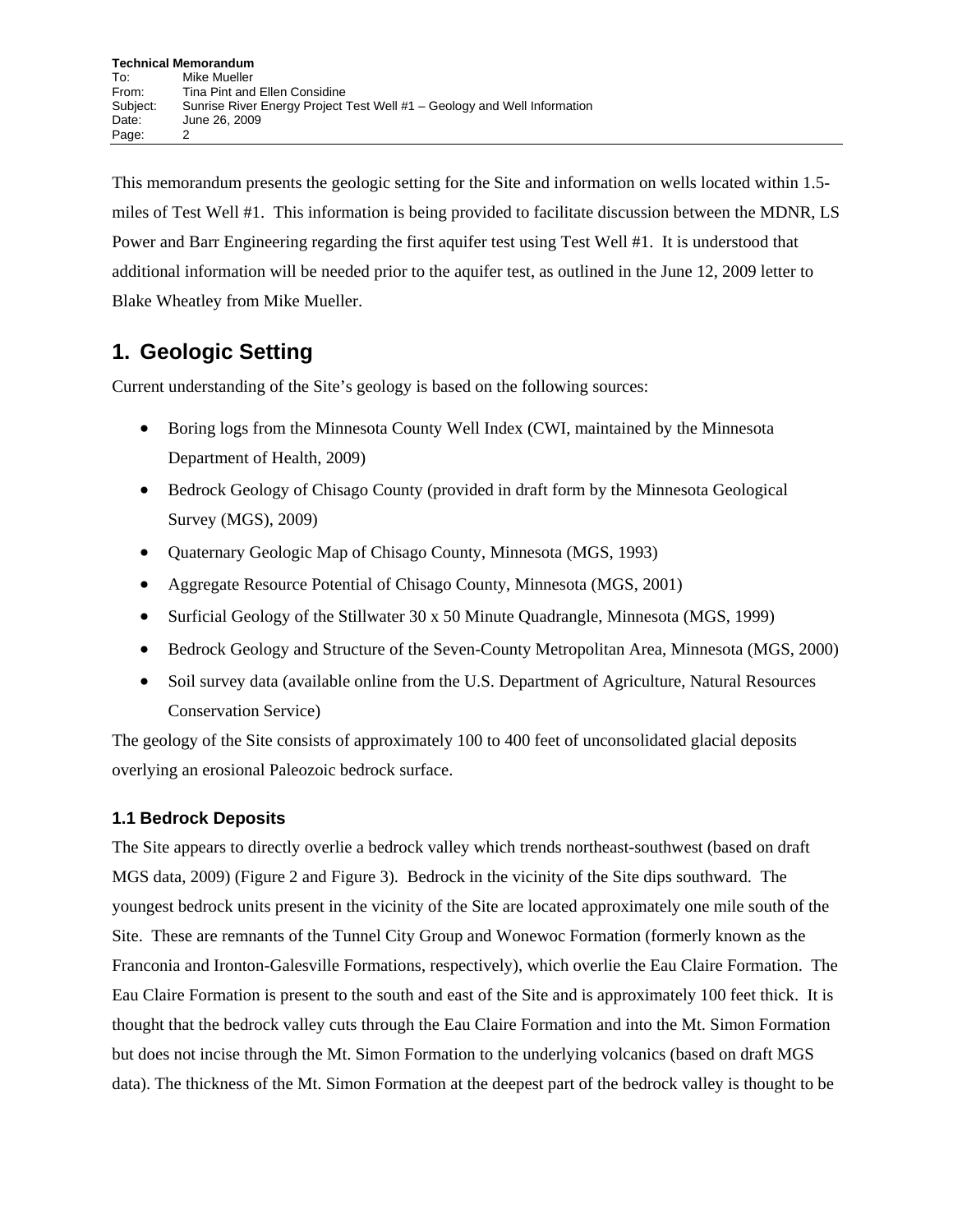on the order of 50 to100 feet. Where present to its full thickness 5 miles southeast of the Site, the Mt. Simon Formation is approximately 250 feet thick (CWI). In the opposite direction, about 5 miles northwest of the Site in North Branch, the Mt. Simon Formation is approximately 50 feet thick (CWI).

#### **1.2 Unconsolidated Deposits**

Surficial soil at the Site is generally loamy fine sand (USDA, 2009), which is underlain by approximately 20 to 30 feet of sand. The sand, which comprises the New Brighton Formation, is lacustrine in origin (MGS, 1999). It is underlain by approximately 50 to 100 feet of sandy clay, which is likely also lacustrine (MGS, 1993). Approximately 75 to 100 feet below ground surface and below the sandy clay, is a gravelly clay which may be diamicton till. The gravelly clay ranges from approximately 50 to 100 feet thick and may not be laterally continuous below the site, although the sandy clay does appear to underlie the entire Site (see Figures 4 and 5). Both the sandy clay and gravelly clay contain sand lenses. Directly below the Site and to the north and west of the Site, the gravelly clay is underlain by a sand and gravel deposit at least 50 to 100 feet thick. Many domestic wells in the Site's vicinity are screened in the sand and gravel deposit (Figure 3). South of the Site, the sand and gravel deposit appears to terminate and the gravelly clay appears continuous to bedrock. East of the Site, the sand and gravel deposit grades into a lacustrine deposit and/or terminates against a reworked bedrock deposit. There are no deep wells placed in the bedrock valley (described above), so the geology of unconsolidated sediments in the valley is unknown (see Figure 7).

### **2. Area Wells**

Wells located within a 1.5-mile radius of the proposed Test Well #1 were identified using the Minnesota Department of Health's County Well Index (CWI) (Figure 6). Based on this information, 122 wells are located within the 1.5-mile radius area:

- 105 wells are completed within the unconsolidated deposits,
- 9 wells are completed in the Tunnel City or Wonewoc Formations,
- 3 are completed in the Eau Claire Formation,
- 1 is completed in the Eau Claire and Mt. Simon Formations,
- 2 are completed in the Mt. Simon Formation, and
- 2 have no geology or aquifer information.

Table 1 summarizes well information from the CWI for these wells. A door-to-door survey has not been conducted to identify other possible wells in the area.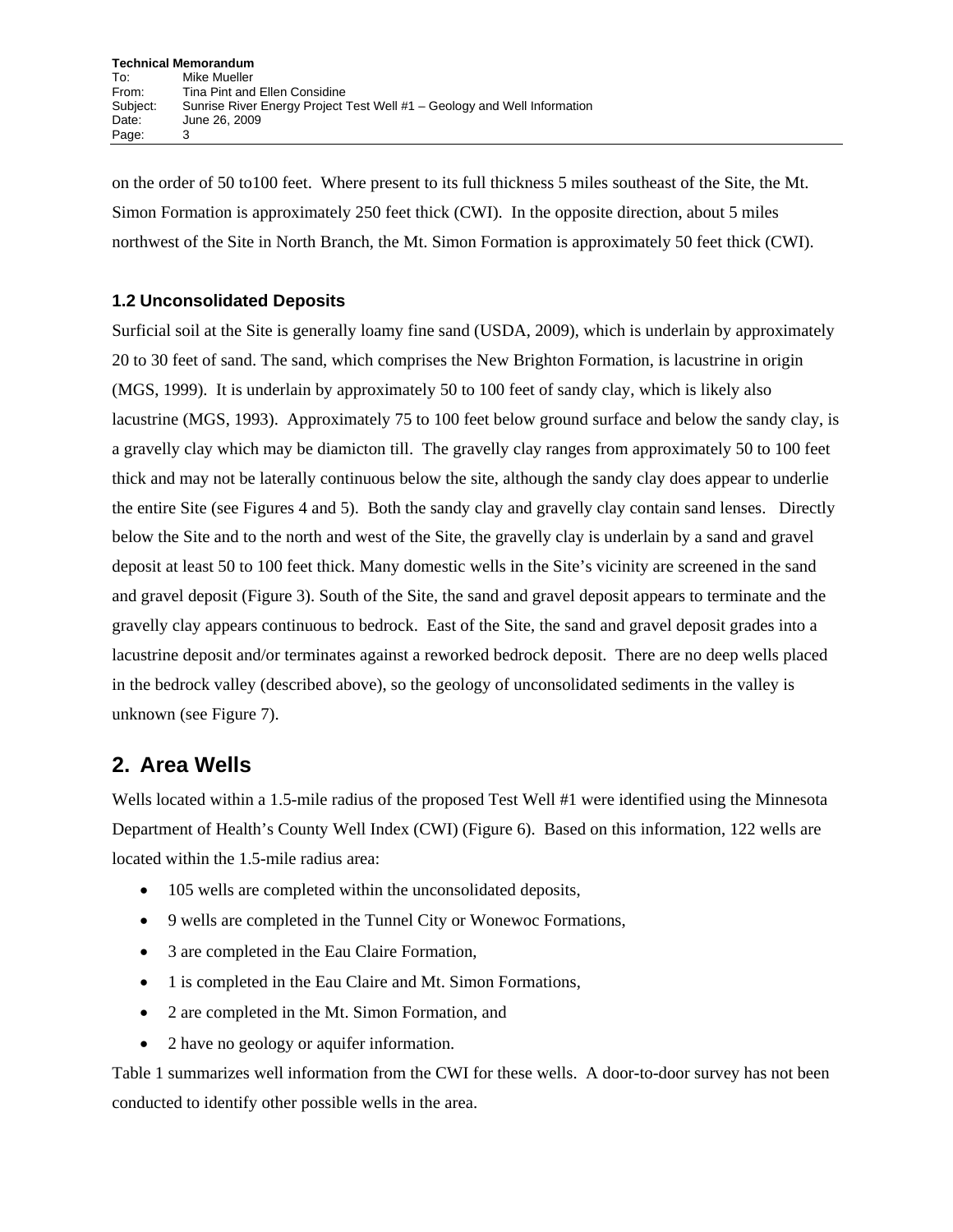|                      |                                                     |                    |                                          |         |                                                                              |                     |                |                                |            |            |               |                                  |                              | <b>Static</b>  | Drop     | <b>Pump</b>           |                                                                |                                             |                     |
|----------------------|-----------------------------------------------------|--------------------|------------------------------------------|---------|------------------------------------------------------------------------------|---------------------|----------------|--------------------------------|------------|------------|---------------|----------------------------------|------------------------------|----------------|----------|-----------------------|----------------------------------------------------------------|---------------------------------------------|---------------------|
|                      |                                                     | <b>Unique Well</b> |                                          |         |                                                                              |                     |                |                                |            | Well       | Well          | Diameter Casing                  |                              | Water          | Pipe     | Capacity              |                                                                |                                             |                     |
| Data Source Map ID   |                                                     | Number.            | <b>Well Owner Name</b>                   | Phone # | Address                                                                      | T.<br>- R           | -S             | <b>Subsections Elevation</b>   |            | Depth ft.  | <b>Bottom</b> | in inches                        | Type                         | level          | Length   | (GPM)                 | <b>Pump Type Contractor</b>                                    |                                             | Comments<br>Aquifer |
| MNDH-CWI<br>MNDH-CWI |                                                     | 182116<br>446423   | <b>WICKOREN</b><br><b>THOMPSON, GIL</b>  |         | 33850 Kale Ave Stacy MN<br>33995 Kale Av North Branch MN 55056               | 34 21W<br>34 21W 13 | 13             | ABADCD<br>AAAABC               | 882<br>874 | 76<br>296  | 806<br>578    | -4                               | <b>Steel</b><br><b>Steel</b> | 18<br>15       | 42<br>42 | 12<br>10              | submersible Salverda Well Co                                   |                                             | QBAA<br><b>CECR</b> |
| MNDH-CWI             | $\overline{\phantom{a}}$<br>$\overline{\mathbf{3}}$ | 552668             | PETERSON, LOREN                          |         | 8778 Lent Tr Stacy MN                                                        | 34 21W              | 11             | <b>DDDCAD</b>                  | 895        | 92         | 803           | $\overline{4}$                   | <b>Steel</b>                 | 30             | 49       | 10 <sup>°</sup>       | submersible Johnson G. Well Co.<br>submersible Rosga Well Co.  |                                             | QBAA                |
| MNDH-CWI             | $\overline{4}$                                      | 763777             | $CR-1$                                   |         |                                                                              | 34 21W 12           |                | <b>CDDCBA</b>                  | 875        | 247        | 628           | 2                                | <b>Steel</b>                 | -8             |          |                       |                                                                | Mark J. Traut Wells, Inc.                   | QBAA                |
| MNDH-CWI             | - 5                                                 | 742806             | <b>LAPINSKI. JESSE</b>                   |         | 34080 Kale Av North Branch MN 55056                                          | 34 21W              | -12            | <b>DDCBDB</b>                  | 885        | 179        | 706           | $\overline{4}$                   | <b>Steel</b>                 | 20             | 60       |                       |                                                                | submersible Lauren Mccullough Well Drilling | <b>CFIG</b>         |
| MNDH-CWI             | - 6                                                 | 473022             | LUNDIN, ROBERT                           |         | 34095 Kale Av North Branch MN 55056                                          | 34 21W              | 12             | <b>DDDBAD</b>                  | 875        | 310        | 565           | 4                                | <b>Steel</b>                 | 12             | 42       | 10                    | submersible Johnson G. Well Co.                                |                                             | <b>CECR</b>         |
| MNDH-CWI             |                                                     | 404607             | NIEMEZYEKI, TOM                          |         | 34150 Kale Ave Stacy MN                                                      | 34 21W              | -12            | <b>DDBCDA</b>                  | 885        | 176        | 709           | $\overline{4}$                   | <b>Steel</b>                 | 19             | 49       | 12                    | submersible Salverda Well Co                                   |                                             | <b>CFIG</b>         |
| MNDH-CWI             | - 8                                                 | 641780             | <b>SCHNEIDER, KURT</b>                   |         | 34220 Kale Av Stacy MN                                                       | 34 21W              | - 12           | <b>DDBABD</b>                  | 885        | 133        | 752           | -4                               | Plastic                      | 15             | 70       | 10                    | submersible Mccullough & Sons                                  |                                             | QBAA                |
| <b>MNDH-CWI</b>      | -9                                                  | 714543             | <b>HOLTE, PETER</b>                      |         | 34290 Lanesboro CT North Branch MN                                           | 34 20W              | - 7            | CACCDD                         | 874        | 260        | 614           | $\overline{4}$                   | <b>Steel</b>                 | 13             | 60       | 20                    | submersible Husnik Well Drilling                               |                                             | <b>CIGE</b>         |
| MNDH-CWI             | 10                                                  | 460693             | <b>BLOCK, CHARLES</b>                    |         | 34237 Kale Av North Branch MN                                                | 34 21W              | 12             | <b>DADCCA</b>                  | 883        | 300        | 583           | -4                               | <b>Steel</b>                 | 18             | 42       | 10                    | submersible Johnson G. Well Co.                                |                                             | <b>CECR</b>         |
| <b>MNDH-CWI</b>      | 11                                                  | 477379             | <b>OBITZ</b>                             |         | 34835 Kable Av North Branch MN 55079                                         | 34 21W              | 12             | <b>DBCDAD</b>                  | 894        | 164        | 730           | $\overline{4}$                   | Plastic                      | $\Omega$       | 80       | 12 <sup>2</sup>       | submersible Sampson Bros. Well                                 |                                             | QBAA                |
| MNDH-CWI             | 12                                                  | 707084             | MIKESKA, BOB                             |         | 34524 Lanesboro CT North Branch MN                                           | 34 20W              |                | CBDCAA                         | 876        | 110        | 766           | $\Omega$                         | Plastic                      | 35             | 66       | 12                    |                                                                | submersible Schroepfer Well Drilling Inc.   | QBAA                |
| MNDH-CWI             | 13                                                  | 713082             | <b>REHDER, MARK</b>                      |         | 34270 Lanesboro CT MN                                                        | 34 20W              | $\overline{7}$ | <b>CACDBA</b>                  | 872        | 110        | 762           | $\Omega$                         | Plastic                      | 20             |          |                       | submersible Zuercher Well Driiling                             |                                             | QBAA                |
| MNDH-CWI             | 14                                                  | 627784             | LAWERENCE, PATRICK                       |         | 8954 Lent Tr Stacy MN 55079                                                  | 34 21W 11           |                | <b>DBDADC</b>                  | 893        | 153        | 740           | 4                                | Plastic                      | 14             | 80       | 10                    | submersible Husnik Well Co.                                    |                                             | QBAA                |
| MNDH-CWI             | 15                                                  | 565378             | <b>SCHMITT CONSTRUCTION</b>              |         | 8645 345th Street Stacy MN                                                   | 34 21W 11           |                | CACACB                         | 896        | 90         | 806           | $\overline{4}$                   |                              | 38             | 60       | 10 <sup>°</sup>       |                                                                | submersible Sampson Bros. Well Co. Inc.     | QBAA                |
| MNDH-CWI             | 16                                                  | 709667             | DAHLQUIST, SCOTT                         |         | 34390 Lanesboro CT MN                                                        | 34 20W              | - 7            | <b>CBDBCD</b>                  | 874        | 109        | 765           | $\overline{4}$                   | Plastic                      | 16             | 60       | 12                    |                                                                | submersible Sampson Bros. Well Co. Inc.     | QBAA                |
| MNDH-CWI             | 17                                                  | 642621             | <b>HERR</b>                              |         | 8563 345th Street Stacy MN                                                   | 34 21W 11           |                | CACBDB                         | 896        | 98         | 798           | $\overline{4}$                   | <b>PVC</b>                   | 45             |          |                       |                                                                | Zuercher Well Driiling                      | QBAA                |
| MNDH-CWI             | 18                                                  | 709696             | JOHNSON, DAVID                           |         | 34416 Lanesboro CT MN                                                        | 34 20W              |                | CBCAAC                         | 879        | 108        | 771           | $\overline{a}$                   | Plastic                      | 18             | 80       | 20                    |                                                                | submersible Sampson Bros. Well Co. Inc.     | QBAA                |
| MNDH-CWI             | 19                                                  | 177948             | <b>KEVIN, KEVIN</b>                      |         | 14 CR Chisago City MN 55045                                                  | 34 20W              | $\overline{7}$ | <b>DBDBBB</b>                  | 885        | 98         | 787           | $\overline{4}$                   | <b>Steel</b>                 | $\overline{2}$ | 27       | 10                    | submersible Johnson Bros. Well                                 |                                             | QBAA                |
| MNDH-CWI             | 20                                                  | 713051             | <b>GREENE, JAMES</b>                     |         | 34456 Lanesboro CT MN                                                        | 34 20W              | $\overline{7}$ | CBCBAA                         | 881        | 95         | 786           | $\Omega$                         | Plastic                      | 24             |          |                       | submersible Zuercher Well Driilina                             |                                             | QBAA                |
| <b>MNDH-CWI</b>      | 21                                                  | 728268             |                                          |         | 34427 Lanesboro CT MN                                                        | 34 20W              | $\overline{7}$ | <b>CBACCD</b>                  | 880        | 110        | 770<br>785    | $\overline{4}$<br>$\mathbf{A}$   | Plastic                      | 22<br>15       |          |                       | submersible Zuercher Well Driiling                             |                                             | QBAA                |
| MNDH-CWI             | 22<br>23                                            | 544992             | KAMENSKI, DON                            |         | 10275 344th St Stacy MN                                                      | 34 21W 12           | - 7            | DAADDC                         | 885        | 100        |               |                                  | Plastic                      | 28             |          |                       |                                                                | Zuercher Well Co.                           | QBAA                |
| MNDH-CWI<br>MNDH-CWI | 24                                                  | 716421<br>627767   | DONAHUE, JENNY<br>BOREK, DAVID           |         | 34321 Lanesboro CT N Chisago City MN<br>10155 344th St North Branch MN 55056 | 34 20W<br>34 21W 12 |                | CABCCA<br><b>DABDCA</b>        | 870<br>890 | 113<br>115 | 757<br>775    | 4                                | Plastic<br>Plastic           | 27             | 60<br>60 | 20<br>10              | submersible STM Industries, LLC<br>submersible Husnik Well Co. |                                             | QBAA<br>QBAA        |
| MNDH-CWI             | 25                                                  | 507784             | <b>STENSRUD</b>                          |         | 34295 Lincoln Rd Lindstrom MN 55045                                          | 34 20W              | - 7            | <b>DABDBD</b>                  | 879        | 97         | 782           | $\overline{4}$                   | <b>Steel</b>                 | 15             |          |                       | submersible Mccullough & Sons                                  |                                             | QBAA                |
| MNDH-CWI             | 26                                                  | 693536             | LUNDEEN. DAN & DIANE                     |         | 10105 344th Street Stacy MN 55079                                            | 34 21W 12           |                | <b>DABCCA</b>                  | 895        | 100        | 795           | -4                               | Plastic                      | 20             | 80       | $12 \overline{ }$     | submersible Black Rock Ent.                                    |                                             | QBAA                |
| MNDH-CWI             | 27                                                  | 515342             | CHARLES, VINCE                           |         | 9865 344 th ST North Branch MN 55056                                         | 34 21W              | -12            | <b>DBBDAC</b>                  | 895        | 100        | 795           | $\overline{4}$                   | Plastic                      | 29             | 77       | 10 <sup>°</sup>       | submersible Bill's Well                                        |                                             | QBAA                |
| MNDH-CWI             | 28                                                  | 565379             | <b>DOBIE</b>                             |         | 8675 345th St Stacy MN                                                       | 34 21W 11           |                | <b>CAACBB</b>                  | 896        | 93         | 803           | -4                               | Plastic                      | 30             | 60       | 10                    | submersible Sampson Well Co.                                   |                                             | QBAA                |
| MNDH-CWI             | 29                                                  | 638936             | <b>WEEKES, DOUGLAS</b>                   |         | 8535 345th Steet Stacy MN                                                    | 34 21W              | $-11$          | <b>CABCBB</b>                  | 895        | 116        | 779           | $\overline{4}$                   | Plastic                      | 20             |          |                       |                                                                | Lauren Mccullough Well Drilling             | QBAA                |
| MNDH-CWI             | 30                                                  | 750880             | <b>JOHNSON, BRIAN</b>                    |         | 34295 Lanesboro CT Stacy MN 55079                                            | 34 20W              |                | CAACBA                         | 872        | 110        | 762           | -4                               | Plastic                      | 21             | 60       | 22                    | submersible Zuercher Well Driiling.                            |                                             | QBAA                |
| MNDH-CWI             | 31                                                  | 586082             | <b>HUGHES</b>                            |         | 8743 345th St Stacy MN                                                       | 34 21W              | 11             | CAAACC                         | 896        | 84         | 812           | $\overline{4}$                   | Plastic                      | 30             | 60       | 12                    | submersible Barott Drilling                                    |                                             | QBAA                |
| MNDH-CWI             | 32                                                  | 738679             | <b>EUFLORIA</b>                          |         | 34356 Lincoln RD Lindstrom MN 55045                                          | 34 20W              |                | <b>DBABDB</b>                  | 900        | 355        | 545           | 4                                | <b>Steel</b>                 | 38             | 81       | 18                    |                                                                | submersible George Johnson Well Drilling    | <b>CMTS</b>         |
| <b>MNDH-CWI</b>      | 33                                                  | 575150             | <b>DEBILZAN</b>                          |         | 8795 345th St Stacy MN                                                       | 34 21W              | - 11           | <b>DBBBCB</b>                  | 895        | 95         | 800           | $\overline{4}$                   | Plastic                      | 45             | 70       | 10                    | submersible Mccullough & Sons                                  |                                             | QBAA                |
| MNDH-CWI             | 34                                                  | 154344             | OLSON, GEORGE                            |         |                                                                              | 34 21W              | - 12           | <b>DBABBA</b>                  | 893        | 209        | 684           | 4                                | <b>Steel</b>                 | 25             | 105      | 15                    | submersible Mccullough & Sons                                  |                                             | QBAA                |
| MNDH-CWI             | 35                                                  | 700553             | PETERS, JONATHAN                         |         | 34524 Lanesboro CT Chisago City MN 55013                                     | 34 20W              |                | CBBBAA                         | 883        | 220        | 663           |                                  | <b>Steel</b>                 | 40             | 100      | 12                    | submersible Mccullough & Sons                                  |                                             | <b>CFIG</b>         |
| MNDH-CWI             | 36                                                  | 512074             | WERNER, JOHN                             |         | 9015 Lent Tr Stacy MN                                                        | 34 21W              | -12            | <b>BCCCCD</b>                  | 892        | 205        | 687           | $\mathbf{A}$                     | Plastic                      | 23             | 60       | 20                    | submersible Husnik Well Co.                                    |                                             | QBAA                |
| MNDH-CWI             | 37                                                  | 679993             |                                          |         | 10597 Lanesboro WA North Branch MN 55056                                     | 34 20W              |                | <b>BDCCCC</b>                  | 873        | 220        | 653           | $\overline{4}$                   | <b>Steel</b>                 | 30             | 80       | 10 <sup>°</sup>       | submersible Mccullough & Sons                                  |                                             | <b>CIGE</b>         |
| MNDH-CWI             | 38                                                  | 642618             | JOHNSON, DENNIS                          |         | 34518 Kale Ln Stacy MN 55079                                                 | 34 21W              | 12             | <b>ADDCCA</b>                  | 892        | 110        | 782           | 4                                | Plastic                      | - 0            |          |                       |                                                                | Zuercher Well Driiling                      | QBAA                |
| MNDH-CWI             | 39                                                  | 551134             | <b>PENNER</b>                            |         | 34533 Ivan Av North Branch MN 55056                                          | 34 21W              | 11             | <b>ACCCAD</b>                  | 897        | 110        | 787           |                                  | Plastic                      | 21             | 60       | 12 <sup>2</sup>       | submersible Husnik Well Co.                                    |                                             | QBAA                |
| MNDH-CWI             | 40                                                  | 427650             | LEADHOLM, MICHAEL                        |         | 34550 Lincoln Rd Chisago City MN 55013                                       | 34 20W              | - 7            | <b>ACCDCB</b>                  | 885        | 145        | 740           | 4                                | <b>Steel</b>                 | -31            | 100      |                       |                                                                | submersible Lauren Mccullough Well Drilling | QBAA                |
| MNDH-CWI             | 41                                                  | 679960             |                                          |         | 10617 Lanesboro LA North Branch MN 55056                                     | 34 20W              | $\overline{7}$ | <b>BDCCAD</b>                  | 873        | 240        | 633           | $\overline{4}$                   | <b>Steel</b>                 | 50             | 150      | 22                    | submersible Mccullough & Sons                                  |                                             | <b>CIGE</b>         |
| MNDH-CWI             | 42<br>43                                            | 626942<br>554480   | <b>MULNIT</b>                            |         | 34523 Kale Ln Chisago City MN 55013<br>8620 345th St Stacy MN                | 34 21W 12           | 11             | ADDDBC                         | 892        | 110<br>90  | 782<br>810    | $\overline{a}$<br>$\overline{4}$ | Plastic                      | 35<br>35       |          |                       | submersible Sampson Well Co.                                   | Zuercher Well Driiling.                     | QBAA<br>QBAA        |
| MNDH-CWI<br>MNDH-CWI | 44                                                  | 512079             | LAUACOT, FRANCIS & ALECI                 |         | 9061 Lent Tr Stacy MN                                                        | 34 21W<br>34 21W    | 12             | <b>BDCDBA</b><br><b>BCCDAB</b> | 900<br>894 | 153        | 741           | 4                                | Plastic<br>Plastic           | -24            | 60<br>60 | 10 <sup>°</sup><br>20 | submersible Husnik Well Co.                                    |                                             | QBAA                |
| MNDH-CWI             | 45                                                  | 635352             | <b>ROSALES</b>                           |         | 34616 Kale Ln Lindtrom MN 55045                                              | 34 21W              | 12             | <b>ADCDBB</b>                  | 894        | 136        | 758           | $\overline{4}$                   | Plastic                      | 30             | 60       |                       | submersible Torgerson Well Co.                                 |                                             | QBAA                |
| MNDH-CWI             | 46                                                  | 555925             | <b>MOLSEN</b>                            |         | 8680 345th St Stacy MN                                                       | 34 21W              | - 11           | <b>BDDBCC</b>                  | 902        | 118        | 784           | 4                                | Steel                        | 35             | 80       | 10                    | submersible Mccullough & Sons                                  |                                             | QBAA                |
| <b>MNDH-CWI</b>      | 47                                                  | 676489             | URHAMMER, MATTHEW                        |         | 10560 Lanesboro WA MN                                                        | 34 20W              |                | <b>BCDACC</b>                  | 881        | 240        | 641           |                                  | <b>Steel</b>                 | 50             | 90       | 10 <sup>1</sup>       | submersible Mccullough & Sons                                  |                                             | <b>CIGE</b>         |
| MNDH-CWI             | 48                                                  | 681460             | <b>BOURASSA, TIM</b>                     |         | 34585 Kale LA North Branch MN 55056                                          | 34 21W 12           |                | ADDBCD                         | 893        | 120        | 773           |                                  | Plastic                      | 35             |          |                       | submersible Zuercher Well Driiling                             |                                             | QBAA                |
| MNDH-CWI             | 49                                                  | 565237             | WAATAJA                                  |         | 34611 Ivan Av Stacy MN                                                       | 34 21W              | 11             | <b>ACCBDA</b>                  | 896        |            | 801           |                                  |                              |                | 60       | 10                    | submersible Mccullough & Sons                                  |                                             | QBAA                |
| MNDH-CWI             | 50                                                  | 728282             |                                          |         | 10631 Lanesboro WA MN                                                        | 34 20W 7            |                | <b>BDCADA</b>                  | 873        | 110        | 763           | 4                                | Plastic                      | 10             |          |                       | submersible Zuercher Well Driiling.                            |                                             | QBAA                |
| MNDH-CWI             | 51                                                  | 557879             | KOECHER, KEITH                           |         | 34570 Ivan Av Stacy MN                                                       | 34 21W              | 11             | <b>BDDAAD</b>                  | 898        | 88         | 810           | $\overline{4}$                   | Plastic                      | 30             |          |                       |                                                                | Lauren Mccullough Well Drilling             | QBAA                |
| MNDH-CWI             | 52                                                  | 713087             | ROY, THOMAS                              |         | 10538 Lanesboro WA MN                                                        | 34 20W 7            |                | <b>BCADCC</b>                  | 881        | 92         | 789           | $\Omega$                         | Plastic                      | 25             |          |                       | submersible Zuercher Well Driiling.                            |                                             | QBAA                |
| MNDH-CWI             | 53                                                  | 623680             | EASTLUND, LLOYD                          |         | 34665 Kale Av North Branch MN                                                | 34 21W 12           |                | <b>ADACCC</b>                  | 891        | 275        | 616           | $\overline{4}$                   | <b>Steel</b>                 | 25             | 60       | 12                    | submersible McAlpine Well Drilling                             |                                             | <b>CIGE</b>         |
| MNDH-CWI             | 54                                                  | 500773             | MCNALLY, DAN                             |         | 34720 Lincoln Rd N North Branch MN 55056                                     | 34 20W              | $\overline{7}$ | <b>BDACDB</b>                  | 865        | 87         | 778           | $\overline{4}$                   | Steel                        | 17             | 42       | 12                    | submersible Johnson G. Well Co.                                |                                             | QBAA                |
| MNDH-CWI             | 55                                                  | 703348             |                                          |         | 10645 Lanesboro WA MN                                                        | 34 20W              | $\overline{7}$ | <b>BDBDDA</b>                  | 873        | 110        | 763           | $\overline{4}$                   | Plastic                      | 20             |          |                       | submersible Zuercher Well Driiling.                            |                                             | QBAA                |
| MNDH-CWI             | 56                                                  | 551124             | WOLF, DAN                                |         | 34645 Ivan Av Stacy MN 55079                                                 | 34 21W 11           |                | <b>ACBCDB</b>                  | 897        | 100        | 797           | $\overline{a}$                   | Plastic                      | 35             |          | 12 <sup>2</sup>       | submersible Husnik Well Co.                                    |                                             | QBAA                |
| MNDH-CWI             | 57                                                  | 512087             | SPENCER, GREG                            |         | 9103 Lent Tr Stacy MN                                                        | 34 21W              | 12             | <b>BCBDCA</b>                  | 889        | 212        | 677           | $\overline{4}$                   | Plastic                      | 20             | 60       | 20                    | submersible Husnik Well Co.                                    |                                             | QBAA                |
| MNDH-CWI             | -58                                                 | 728258             | <b>NEISEN</b>                            |         | 10645 Lanesboro WA MN                                                        | 34 20W              | $\overline{7}$ | <b>BDACCB</b>                  | 875        | 110        | 765           | $\overline{4}$                   | Plastic                      | 22             |          |                       | submersible Zuercher Well Driiling.                            |                                             | QBAA                |
| MNDH-CWI             | 59                                                  | 643731             |                                          |         | 34680 Kale LA North Branch MN                                                | 34 21W 12           |                | ADBDBC                         | 894        | 372        | 522           | $\overline{4}$                   | Steel                        | 29             | 60       | 15 <sup>2</sup>       | submersible Mork Well Co.                                      |                                             | <b>CEMS</b>         |
| MNDH-CWI             | 60                                                  | 554457             | JOHN, DUANE                              |         | 8390 345th Street Sacy MN 55025                                              | 34 21W 11           |                | <b>BCACBA</b>                  | 893        | 105        | 788           | -3                               | Steel                        | 20             | 40       | 10                    | submersible Sampson Well Co.                                   |                                             | QBAA                |
| MNDH-CWI             | 61<br>62                                            | 565340<br>151773   | <b>BUESSELER</b><br><b>SCHMIDT, RICK</b> |         | 8939 347th St Stacy MN                                                       | 34 21W 11           | $\overline{7}$ | <b>ACABDA</b>                  | 895        | 105<br>148 | 790<br>771    | $\overline{4}$<br>$\overline{a}$ | Plastic                      | 35<br>59.5     | 60       | 10 <sup>1</sup>       | submersible Sampson Well Co.                                   |                                             | QBAA                |
| MNDH-CWI<br>MNDH-CWI | 63                                                  | 554458             | <b>SANDERS, TONY</b>                     |         | 9063 347th St Stacy MN 55025                                                 | 34 20W<br>34 21W 11 |                | ADAABC<br><b>ADBBCB</b>        | 919<br>894 | 105        | 789           | $\overline{4}$                   | Plastic                      | 23             | 40       | 10 <sup>1</sup>       | submersible Sampson Well Co.                                   |                                             | QBAA<br>QBAA        |
| MNDH-CWI             | 64                                                  | 178218             | <b>DUMMER</b>                            |         | 11100 347th Street Lindstrom MN 55045                                        | 34 20W              | $\overline{7}$ | ADBABC                         | 910        | 230        | 680           | $\overline{4}$                   | Steel                        | 75             | 120      | 15                    | submersible Mccullough & Sons                                  |                                             | <b>CFIG</b>         |
| MNDH-CWI             | 65                                                  | 554479             | <b>MOORE</b>                             |         | 9015 347th St Stacy MN                                                       | 34 21W 11           |                | <b>ACAACA</b>                  | 895        | 105        | 790           | $\overline{4}$                   | Plastic                      | 37             | 60       |                       | submersible Sampson Well Co.                                   |                                             | QBAA                |
| MNDH-CWI             | 66                                                  | 565322             | <b>WERSEN, ERIC</b>                      |         | 34722 Ivan St Stacy MN                                                       | 34 21W 11           |                | <b>BDAABD</b>                  | 901        | 95         | 806           | $\overline{4}$                   | Plastic                      | 31             | 40       | 10                    | submersible Sampson Well Co.                                   |                                             | QBAA                |
| MNDH-CWI             | 67                                                  | 554496             | <b>SANDERS</b>                           |         | 9209 347th St Stacy MN 55079                                                 | 34 21W 11           |                | <b>ADABAC</b>                  | 895        | 122        | 773           | $\overline{4}$                   | Plastic                      | 33             | 60       |                       | submersible Sampson Well Co.                                   |                                             | QBAA                |
| MNDH-CWI             | 68                                                  | 512509             |                                          |         | 9115 Lent Tr Stacy MN                                                        | 34 21W 12           |                | <b>BCBBBD</b>                  | 892        | 100        | 792           | $\overline{4}$                   | Steel                        | 20             | 80       | 10                    | submersible Anderson A. well                                   |                                             | QBAA                |
| MNDH-CWI             | 69                                                  | 714531             | WINANS, DEAN                             |         | 9115 Lent Tr Stacy MN 55079                                                  | 34 21W 12           |                | <b>BCBBBD</b>                  | 891        | 220        | 671           | $\overline{4}$                   | Plastic                      | 20             | 60       | 10 <sup>°</sup>       | submersible Husnik Well Drilling                               |                                             | QBAA                |
| MNDH-CWI             | 70                                                  | 550815             | <b>KREY</b>                              |         | 9161 347th St Stacy MN                                                       | 34 21W 11           |                | ADBAAC                         | 895        | 130        | 765           | $\overline{a}$                   | Plastic                      | 25             | 50       |                       |                                                                | submersible Lauren Mccullough Well Drilling | QBAA                |
| MNDH-CWI             | 71                                                  | 637152             | <b>HINK</b>                              |         | 34749 Kale LA North Branch MN 55056                                          | 34 21W 12           |                | ADABDB                         | 893        | 110        | 783           | $\overline{4}$                   | Plastic                      | 25             | 60       |                       |                                                                | submersible Lauren Mccullough Well Drilling | QBAA                |
| MNDH-CWI             | 72                                                  | 554481             | CARROLI                                  |         | 8901 347th St Stacy MN                                                       | 34 21W 11           |                | ACBAAC                         | 897        | 95         | 802           | $\overline{0}$                   | Plastic                      | 38             | 60       | 10                    | submersible Sampson Well Co.                                   |                                             | QBAA                |

# **LS Power - Sunrise River Energy Station**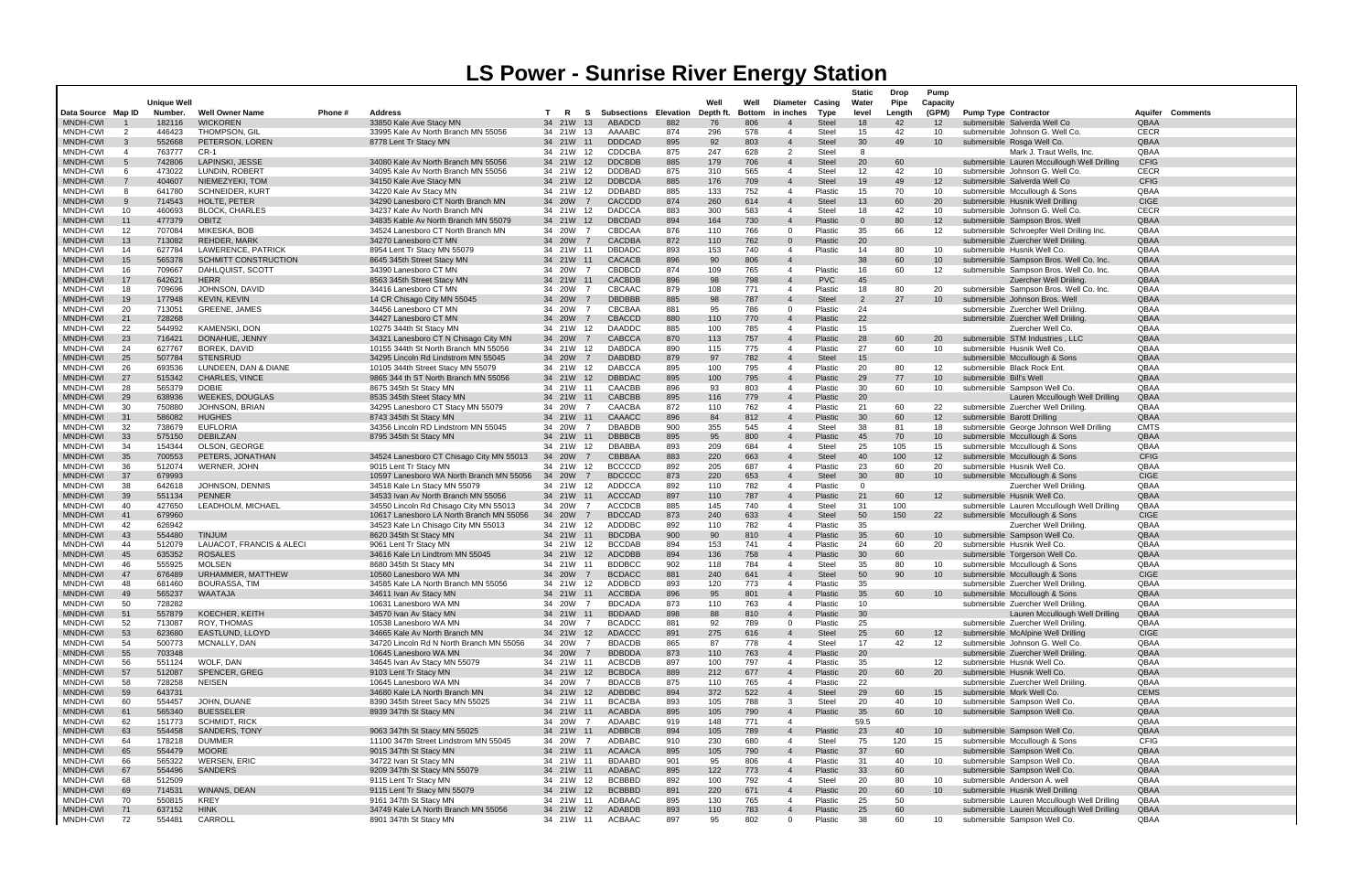# **LS Power - Sunrise River Energy Station**

| (GPM)<br>Data Source Map ID<br>Number.<br>Phone #<br><b>Address</b><br><b>Pump Type Contractor</b><br>Aquifer<br><b>Well Owner Name</b><br>T<br>R<br>-S<br>Subsections<br>Elevation<br>Depth ft<br><b>Bottom</b><br>in inches<br>Type<br>level<br>Lenath<br>Comments<br><b>BUSSEN</b><br><b>ADBBAD</b><br>34740 Kale LA North Branch MN<br>34 21W<br>664<br>$\overline{0}$<br>QBAA<br>MNDH-CWI<br>73<br>641095<br>$12 \overline{ }$<br>889<br>225<br><b>Plastic</b><br>Mccullough & Sons<br>$\overline{4}$<br>MNDH-CWI<br>74<br>415238<br><b>HEILIG, BRUCE</b><br>34 20W<br>ADBBAD<br>912<br>129<br>783<br><b>Steel</b><br>53<br>10 <sup>°</sup><br>QBAA<br>11200 347th Street Lindstrom MN 55045<br>84<br>submersible Johnson G. Well Co.<br>$\overline{4}$<br><b>BACDCC</b><br><b>MNDH-CWI</b><br>75<br>512535<br><b>PRASKA</b><br>34764 Kable Ave Stacy MN 55079<br>34 21W<br>892<br>788<br>20<br>60<br>QBAA<br>12<br>104<br><b>Steel</b><br>10 <sup>1</sup><br>Anderson A. well<br>$\overline{4}$<br><b>MNDH-CWI</b><br>76<br>575164<br>O'DONNELL, STEVE & JODIE<br>34 20W<br><b>ABCCDB</b><br>860<br>795<br>20<br>QBAA<br>11100 Lang Av North Branch MN 55056<br>65<br>Plastic<br>- 0<br>10<br>submersible Mccullough & Sons<br>$\overline{a}$<br><b>MNDH-CWI</b><br><b>PRICE</b><br><b>ABDCAB</b><br>896<br>QBAA<br>77<br>634708<br>8954 347th St North Branch MN 55056<br>34 21W<br>110<br>786<br>Plastic<br>35<br>80<br>submersible Lauren Mccullough Well Drilling<br>11<br>$\overline{4}$<br><b>GEISE</b><br><b>ABDACA</b><br>895<br>810<br>20<br>55<br>submersible Mccullough & Sons<br>QBAA<br>MNDH-CWI<br>78<br>615537<br>9020 347th St Stacy MN<br>34 21W 11<br>85<br>Plastic<br>10<br>$\overline{a}$<br><b>AACBBD</b><br><b>MNDH-CWI</b><br>79<br>412872<br><b>RENSINK, DOUG</b><br>870<br>105<br>765<br>42<br>10<br>QBAA<br>34880 Linden Av MN<br>34 20W<br>$\overline{4}$<br><b>Steel</b><br>10<br>submersible Johnson G. Well Co<br>$\overline{7}$<br><b>BBDBDB</b><br><b>MNDH-CWI</b><br>80<br>489001<br>9179 Lent Tr Stacy MN<br>34 21W<br>892<br>113<br>779<br><b>Steel</b><br>26<br>60<br>12 <sup>2</sup><br>submersible Ruppert & Son<br>QBAA<br>-12<br>$\overline{4}$<br>MNDH-CWI<br><b>ANDERSON</b><br><b>AACBAD</b><br>895<br>799<br>QBAA<br>615546<br>96<br>20<br>55<br>10<br>81<br>9080 347th St Stacy MN<br>34 21W<br>$\overline{4}$<br>Plastic<br>submersible Mccullough & Sons<br>$-11$<br><b>BBDBDB</b><br><b>MNDH-CWI</b><br>82<br>535225<br><b>TURNER, RICK</b><br>892<br>122<br>770<br>20<br>QBAA<br>34 21W 12<br>Plastic<br>Zuercher Well Co.<br>9179 Lent Tr Stacy MN<br>$\mathbf 4$<br><b>ALLISON</b><br><b>AADBBD</b><br>QBAA<br><b>MNDH-CWI</b><br>83<br>716780<br>9216 347th Street Stacy MN 55079<br>895<br>144<br>751<br>Plastic<br>30<br>60<br>12 <sup>2</sup><br>submersible Barott B. Well Co.<br>34 21W<br>$\Omega$<br>$-11$<br><b>BYERS</b><br>MNDH-CWI<br>84<br>565316<br>34 21W 11<br>ABCBAC<br>899<br>110<br>789<br>Plastic<br>36<br>60<br>submersible Sampson Well Co.<br>QBAA<br>8814 347th St Stacy MN<br>$\overline{4}$<br><b>MNDH-CWI</b><br>85<br><b>GREY, WAYNE</b><br><b>BADAAD</b><br>868<br>670<br>$\overline{7}$<br><b>QBAA</b><br>636051<br>34761 Lang Av Stacy MN<br>34 20W<br>198<br>$\overline{A}$<br>Plastic<br>Johnson G. Well Co.<br>MNDH-CWI<br>AACABA<br>30<br>86<br>631239<br>LINDBECK, BILI<br>34 21W<br>895<br>152<br>743<br>QBAA<br>$\mathbf 4$<br>- 11<br>786<br><b>MNDH-CWI</b><br>87<br>694947<br>ANDERSON, ROGER<br>17342 65 UH Albert Lea MN 56007<br>34 20W<br><b>AABDBD</b><br>867<br><b>Steel</b><br>10<br>40<br>submersible Morrison Well Co.<br>QBAA<br>$\overline{7}$<br>81<br>10<br>MNDH-CWI<br><b>MUELLNER</b><br><b>BBBCDA</b><br>892<br>88<br>471072<br>9187 Lent Tr MN<br>34 21W<br>135<br>757<br>Plastic<br>86<br>10 <sup>°</sup><br>QBAA<br>12<br>$\Omega$<br>submersible Schroepfer Well Co.<br>$\mathbf 4$<br><b>MNDH-CWI</b><br>ORWOLL, KEN<br><b>AABCBC</b><br>870<br>QBAA<br>89<br>448319<br>34914 Linden AV MN<br>34 20W<br>95<br>775<br><b>Steel</b><br>12<br>40<br>submersible Lauren Mccullough Well Drilling<br>$\overline{7}$<br>$\overline{4}$<br>GOZZI, GREG<br>885<br>60<br>25<br>MNDH-CWI<br>90<br>512093<br>9183 Lent Tr Stacy MN<br>34 21W<br><b>BBADBC</b><br>112<br>773<br>Plastic<br>23<br>submersible Husnik Well Co.<br>QBAA<br>- 12<br>$\overline{a}$<br><b>BAACBD</b><br>695<br>QBAA<br><b>MNDH-CWI</b><br><b>HOUSE OF PRAYER</b><br>893<br><b>Steel</b><br>25<br>63<br>10 <sup>°</sup><br>91<br>473019<br>34888 Kable Ave Stacy MN<br>34 21W<br>198<br>$\overline{4}$<br>submersible Johnson G. Well Co.<br>-12<br><b>MNDH-CWI</b><br>92<br>638072<br><b>REICHERT</b><br>34 21W<br>AAADBA<br>892<br>104<br>788<br><b>Steel</b><br>15<br>QBAA<br>9280 Lent Tr North Branch MN<br>Lauren Mccullough Well Drilling<br>- 11<br>$\mathbf 4$<br><b>MNDH-CWI</b><br>93<br><b>ABAADC</b><br>865<br>770<br>32<br>QBAA<br>435035<br><b>STROUT, WILLIAM</b><br>34946 Linden Av MN<br>34 20W<br>95<br><b>Steel</b><br>10<br>submersible Johnson G. Well Co.<br><b>BABBDD</b><br>807<br>MNDH-CWI<br>519048<br>DIXON, RICHARD<br>34 21W 12<br>886<br>79<br><b>Steel</b><br>16<br>40<br>10 <sup>°</sup><br>QBAA<br>94<br>35304 Lincoln Rd Stacy MN<br>submersible Martin Lake Garage<br>$\overline{4}$<br><b>MNDH-CWI</b><br>95<br>512077<br><b>PALMBERG, CLIFF</b><br><b>BAABDD</b><br>892<br>203<br>689<br>25<br>60<br>20<br>QBAA<br>34970 Kable Ave Stacy MN<br>34 21W<br>$\overline{4}$<br>Plastic<br>submersible Husnik Well Co.<br>12<br>892<br>MNDH-CWI<br>-96<br>513523<br><b>HEBRINK</b><br>9209 Lent Tr Stacy MN<br>34 21W 12<br>BBBBCC<br>113<br>779<br>Plastic<br>25<br>60<br>12 <sup>2</sup><br>submersible Husnik Well Co.<br>QBAA<br>$\overline{a}$<br>881<br>200<br>681<br>24.4<br><b>MNDH-CWI</b><br>97<br>162969<br><b>NORTH BRANCH FUR FARM</b><br><b>DDADCD</b><br><b>Steel</b><br>100<br>60<br>QBAA<br>34 21W<br>submersible Mantyla Well Co<br>$\overline{1}$<br>MNDH-CWI<br>98<br>713098<br><b>HERBST, LUKE</b><br>CADCCB<br>899<br>804<br>37<br>QBAA<br>34 21W<br>$\overline{2}$<br>95<br>$\overline{0}$<br><b>MNDH-CWI</b><br>NELSON, JOHN<br>34 20W<br><b>CACBCD</b><br>734<br>30<br>100<br>QBAA<br>99<br>512420<br>35367 Kost Tr MN<br>6<br>881<br>147<br>Plastic<br>submersible Lauren Mccullough Well Drilling<br>$\overline{4}$<br>MNDH-CWI<br><b>DBBBAC</b><br>898<br>884<br><b>Steel</b><br>QUUU<br>100<br>612914<br><b>OLSON, JIM</b><br>35690 Lincoln Rd North Branch MN<br>14<br>1.3<br>$\Omega$<br>34 21W<br>$\overline{2}$<br>Handpump Owner<br><b>MNDH-CWI</b><br>101<br>562399<br>SHANAHAN, BRENT<br>34 20W<br><b>BCCCCC</b><br>911<br>120<br>791<br>50<br>QBAA<br>11312 Loftman Tr North Branch MN 55056<br>5<br>$\overline{4}$<br>Plastic<br>submersible Lauren Mccullough Well Drilling<br>102<br><b>BLOOM</b><br><b>BCCCBD</b><br>909<br>449<br><b>CMTS</b><br><b>MNDH-CWI</b><br>528700<br>11332 Loftman Tr North Branch MN 55056<br>34 20W<br>460<br>Steel<br>46<br>84<br>10<br>submersible Johnson G. Well Co.<br>-5<br>$\overline{a}$<br>103<br><b>JOHNSON</b><br><b>ADABBC</b><br>896<br>759<br>33<br>60<br>10 <sup>1</sup><br>QBAA<br><b>MNDH-CWI</b><br>702270<br>34 21W<br>$\overline{2}$<br>137<br>$\overline{4}$<br>submersible Sampson Well Co.<br>35824 Lincoln Rd North Branch MN 55056<br>Plastic<br>MNDH-CWI<br>104<br>744019<br>34 21W<br><b>BCBABB</b><br>889<br>889<br>$\Omega$<br>$\Omega$<br><b>ABCDDB</b><br><b>QBAA</b><br><b>MNDH-CWI</b><br>105<br>641840<br><b>KOECHER, MARK</b><br>8907 360th St North Branch MN<br>34 21W<br>895<br>748<br>60<br>147<br>$\overline{4}$<br>Plastic<br>10 <sup>1</sup><br>submersible<br>$\overline{2}$<br>10<br><b>AADCBC</b><br>MNDH-CWI<br>106<br><b>GAIOVIK, JIM</b><br>34 21W<br>896<br>160<br>736<br>27<br>60<br><b>OBAA</b><br>681834<br>35880 Lincoln Rd North Branch MN 55056<br>Plastic<br>submersible Barott B. Well Co.<br>$\overline{2}$<br>$\mathbf 4$<br><b>BBDACD</b><br><b>MNDH-CWI</b><br>107<br>761193<br>34 21W<br>889<br>$\Omega$<br>889<br>$\Omega$<br>$\Omega$<br>108<br>KOECHER, KEITH<br>34 21W<br>ABDAAA<br>896<br>165<br>731<br>30<br>50<br>QBAA<br>MNDH-CWI<br>625128<br>9035 360th St North Branch MN 55056<br>$\overline{\phantom{0}}$<br>Plastic<br>submersible Lauren Mccullough Well Drilling<br>$\overline{a}$<br>109<br>AKER, BRAD<br>703<br>37<br>QBAA<br><b>MNDH-CWI</b><br>709812<br>35803 Jensen Rd North Branch MN<br>34 21W<br><b>BBADCD</b><br>895<br>192<br>$\overline{4}$<br>Plastic<br>80<br>17<br>Sampson Bros. Well Co. Inc.<br><b>BABACC</b><br>MNDH-CWI<br>110<br>662770<br>LARSON, DON<br>8605 360th Street North Branch MN 55056<br>34 21W<br>898<br>150<br>748<br>Plastic<br>32<br>90<br>20<br>submersible Schroepfer Well Drilling Inc.<br>QBAA<br>$\overline{2}$<br>$\overline{4}$<br>694<br><b>MNDH-CWI</b><br>111<br>733477<br>35919 Jensen Rd North Branch MN 55056<br>34 21W<br><b>BBABAC</b><br>894<br>200<br>80<br>submersible Lauren Mccullough Well Drilling<br>QBAA<br>$\overline{4}$<br>Plastic<br>40<br><b>MNDH-CWI</b><br>112<br>698275<br>LARSON, DON<br>34 21W<br><b>BABABC</b><br>898<br>160<br>738<br>30<br>80<br>20<br>QBAA<br>8605 360th Street North Branch MN 55056<br>- 2<br>Plastic<br>submersible Schroepfer Well Drilling Inc.<br>$\mathbf 4$<br>MNDH-CWI<br>465957<br>LESSMAN, JOE<br><b>DCDBCC</b><br>897<br>QBAA<br>113<br>8914 360 th ST North Branch MN 55056<br>35 21W 35<br>186<br>711<br>Plastic<br>-20<br>Lauren Mccullough Well Drilling<br>$\overline{4}$<br>MNDH-CWI<br>114<br>747202<br>PICKARD, CODY<br>35 21W 35<br><b>DDCBAA</b><br>900<br>180<br>720<br>Plastic<br>34<br>60<br>submersible Mork Well Co. Inc.<br>QBAA<br>9084 360th Street North Branch MN 55056<br>$\overline{4}$<br>15<br><b>DADDAD</b><br>756<br>QBAA<br><b>MNDH-CWI</b><br>115<br><b>BENSON, DAVE &amp; MICHELLE</b><br>899<br>35<br>60<br>12<br>609617<br>36273 Lincoln Tr North Branch MN 55056<br>35 21W<br>35<br>143<br>$\overline{A}$<br>Plastic<br>submersible Husnik Well Co<br><b>JBS CARPENTRY</b><br><b>DACDBA</b><br><b>MNDH-CWI</b><br>116<br>716418<br>36330 Lincoln Tr MN<br>35 21W 35<br>901<br>175<br>726<br>Plastic<br>40<br>10<br>submersible STM Industries . LLC<br>QBAA<br>$\mathbf 4$<br><b>CBCBDB</b><br>899<br>759<br>66<br><b>MNDH-CWI</b><br>117<br>674711<br><b>WHITE, LAWRENCE</b><br>36329 Lincoln Trail North Branch MN<br>35 21W<br>140<br>Plastic<br>34<br>12<br>submersible Schroepfer Well Drilling Inc.<br>QBAA<br>- 36<br>CADBBD<br>MNDH-CWI<br>118<br>PERRAULT, STEVE<br>35 21W 36<br>896<br>802<br>Steel<br>69<br>10 <sup>1</sup><br>QBAA<br>620447<br>94<br>34<br>submersible Rosga Well Co.<br>$\mathbf 4$<br><b>CACBAB</b><br>QBAA<br><b>MNDH-CWI</b><br>119<br>473681<br>PERRAULT, ROGER<br>36338 July AV North Branch MN 55056<br>35 21W<br>894<br>115<br>779<br><b>Steel</b><br>33<br>67<br>10 <sup>°</sup><br>submersible Rosga Well Co.<br>-36<br>$\overline{4}$<br>MNDH-CWI<br>120<br>416399<br>PERRAULT, ADRIAN<br>620 4 RD MN 55056<br>35 21W<br>CABDBD<br>896<br>803<br><b>Steel</b><br>30<br>QBAA<br>- 36<br>93<br>$\overline{a}$<br>Rosga Well Co.<br>122<br><b>BCCCAC</b><br>898<br>738<br>QBAA<br><b>MNDH-CWI</b><br>670294<br><b>BENSON, STEVE</b><br>9277 367th Street North Branch MN 55056<br>35 21W<br>36<br>160<br>Plastic<br>40<br>66<br>15<br>submersible Schroepfer Well Drilling Inc.<br>QABB<br>submersible Lauren Mccullough Well Drilling |          |     |                    |                      |                                   |           |               |     |      |      |                 |         | <b>Static</b> | Drop | Pump     |  |  |
|--------------------------------------------------------------------------------------------------------------------------------------------------------------------------------------------------------------------------------------------------------------------------------------------------------------------------------------------------------------------------------------------------------------------------------------------------------------------------------------------------------------------------------------------------------------------------------------------------------------------------------------------------------------------------------------------------------------------------------------------------------------------------------------------------------------------------------------------------------------------------------------------------------------------------------------------------------------------------------------------------------------------------------------------------------------------------------------------------------------------------------------------------------------------------------------------------------------------------------------------------------------------------------------------------------------------------------------------------------------------------------------------------------------------------------------------------------------------------------------------------------------------------------------------------------------------------------------------------------------------------------------------------------------------------------------------------------------------------------------------------------------------------------------------------------------------------------------------------------------------------------------------------------------------------------------------------------------------------------------------------------------------------------------------------------------------------------------------------------------------------------------------------------------------------------------------------------------------------------------------------------------------------------------------------------------------------------------------------------------------------------------------------------------------------------------------------------------------------------------------------------------------------------------------------------------------------------------------------------------------------------------------------------------------------------------------------------------------------------------------------------------------------------------------------------------------------------------------------------------------------------------------------------------------------------------------------------------------------------------------------------------------------------------------------------------------------------------------------------------------------------------------------------------------------------------------------------------------------------------------------------------------------------------------------------------------------------------------------------------------------------------------------------------------------------------------------------------------------------------------------------------------------------------------------------------------------------------------------------------------------------------------------------------------------------------------------------------------------------------------------------------------------------------------------------------------------------------------------------------------------------------------------------------------------------------------------------------------------------------------------------------------------------------------------------------------------------------------------------------------------------------------------------------------------------------------------------------------------------------------------------------------------------------------------------------------------------------------------------------------------------------------------------------------------------------------------------------------------------------------------------------------------------------------------------------------------------------------------------------------------------------------------------------------------------------------------------------------------------------------------------------------------------------------------------------------------------------------------------------------------------------------------------------------------------------------------------------------------------------------------------------------------------------------------------------------------------------------------------------------------------------------------------------------------------------------------------------------------------------------------------------------------------------------------------------------------------------------------------------------------------------------------------------------------------------------------------------------------------------------------------------------------------------------------------------------------------------------------------------------------------------------------------------------------------------------------------------------------------------------------------------------------------------------------------------------------------------------------------------------------------------------------------------------------------------------------------------------------------------------------------------------------------------------------------------------------------------------------------------------------------------------------------------------------------------------------------------------------------------------------------------------------------------------------------------------------------------------------------------------------------------------------------------------------------------------------------------------------------------------------------------------------------------------------------------------------------------------------------------------------------------------------------------------------------------------------------------------------------------------------------------------------------------------------------------------------------------------------------------------------------------------------------------------------------------------------------------------------------------------------------------------------------------------------------------------------------------------------------------------------------------------------------------------------------------------------------------------------------------------------------------------------------------------------------------------------------------------------------------------------------------------------------------------------------------------------------------------------------------------------------------------------------------------------------------------------------------------------------------------------------------------------------------------------------------------------------------------------------------------------------------------------------------------------------------------------------------------------------------------------------------------------------------------------------------------------------------------------------------------------------------------------------------------------------------------------------------------------------------------------------------------------------------------------------------------------------------------------------------------------------------------------------------------------------------------------------------------------------------------------------------------------------------------------------------------------------------------------------------------------------------------------------------------------------------------------------------------------------------------------------------------------------------------------------------------------------------------------------------------------------------------------------------------------------------------------------------------------------------------------------------------------------------------------------------------------------------------------------------------------------------------------------------------------------------------------------------------------------------------------------------------------------------------------------------------------------------------------------------------------------------------------------------------------------------------------------------------------------------------------------------------------------------------------------------------------------------------------------------------------------------------------------------------------------------------------------------------------------------------------------------------------------------------------------------------------------------------------------------------------------------------------------------------------------------------------------------------------------------------------------------------------------------------------------------------------------------------------------------------------------------------------------------------------------------------------------------------------------------------------------------------------------------------------------------------------------------------------------------------------------------------------------------------------------------------------------------------------------------------------------------------------------------------------------------------------------------------------------------------------------------------------------------------------------------------------------------------------------------------------------------------------------------------------------------------------------------------------------------------------------------------------------------------------------------------------------------------------------------------------------------------------------------------------------------------------------------------------------------------------------------------------------------------------------------------------------------------------------------------------------------------------------------------------------------------------------------------------------------------------------------------------------------------------------------------------------------------------------------------------------------------------------------------------------------------------------------------------------------------|----------|-----|--------------------|----------------------|-----------------------------------|-----------|---------------|-----|------|------|-----------------|---------|---------------|------|----------|--|--|
|                                                                                                                                                                                                                                                                                                                                                                                                                                                                                                                                                                                                                                                                                                                                                                                                                                                                                                                                                                                                                                                                                                                                                                                                                                                                                                                                                                                                                                                                                                                                                                                                                                                                                                                                                                                                                                                                                                                                                                                                                                                                                                                                                                                                                                                                                                                                                                                                                                                                                                                                                                                                                                                                                                                                                                                                                                                                                                                                                                                                                                                                                                                                                                                                                                                                                                                                                                                                                                                                                                                                                                                                                                                                                                                                                                                                                                                                                                                                                                                                                                                                                                                                                                                                                                                                                                                                                                                                                                                                                                                                                                                                                                                                                                                                                                                                                                                                                                                                                                                                                                                                                                                                                                                                                                                                                                                                                                                                                                                                                                                                                                                                                                                                                                                                                                                                                                                                                                                                                                                                                                                                                                                                                                                                                                                                                                                                                                                                                                                                                                                                                                                                                                                                                                                                                                                                                                                                                                                                                                                                                                                                                                                                                                                                                                                                                                                                                                                                                                                                                                                                                                                                                                                                                                                                                                                                                                                                                                                                                                                                                                                                                                                                                                                                                                                                                                                                                                                                                                                                                                                                                                                                                                                                                                                                                                                                                                                                                                                                                                                                                                                                                                                                                                                                                                                                                                                                                                                                                                                                                                                                                                                                                                                                                                                                                                                                                                                                                                                                                                                                                                                                                                                                                                                                                                                                                                                                                                                                                                                                                                                                                                                                                                                                                                                                                                                                                                                                                                                                                                                                                                                                                                                                                                                                                                                                                                                                                                                                                                                                                            |          |     | <b>Unique Well</b> |                      |                                   |           |               |     | Well | Well | <b>Diameter</b> | Casing  | Water         | Pipe | Capacity |  |  |
|                                                                                                                                                                                                                                                                                                                                                                                                                                                                                                                                                                                                                                                                                                                                                                                                                                                                                                                                                                                                                                                                                                                                                                                                                                                                                                                                                                                                                                                                                                                                                                                                                                                                                                                                                                                                                                                                                                                                                                                                                                                                                                                                                                                                                                                                                                                                                                                                                                                                                                                                                                                                                                                                                                                                                                                                                                                                                                                                                                                                                                                                                                                                                                                                                                                                                                                                                                                                                                                                                                                                                                                                                                                                                                                                                                                                                                                                                                                                                                                                                                                                                                                                                                                                                                                                                                                                                                                                                                                                                                                                                                                                                                                                                                                                                                                                                                                                                                                                                                                                                                                                                                                                                                                                                                                                                                                                                                                                                                                                                                                                                                                                                                                                                                                                                                                                                                                                                                                                                                                                                                                                                                                                                                                                                                                                                                                                                                                                                                                                                                                                                                                                                                                                                                                                                                                                                                                                                                                                                                                                                                                                                                                                                                                                                                                                                                                                                                                                                                                                                                                                                                                                                                                                                                                                                                                                                                                                                                                                                                                                                                                                                                                                                                                                                                                                                                                                                                                                                                                                                                                                                                                                                                                                                                                                                                                                                                                                                                                                                                                                                                                                                                                                                                                                                                                                                                                                                                                                                                                                                                                                                                                                                                                                                                                                                                                                                                                                                                                                                                                                                                                                                                                                                                                                                                                                                                                                                                                                                                                                                                                                                                                                                                                                                                                                                                                                                                                                                                                                                                                                                                                                                                                                                                                                                                                                                                                                                                                                                                                                                            |          |     |                    |                      |                                   |           |               |     |      |      |                 |         |               |      |          |  |  |
|                                                                                                                                                                                                                                                                                                                                                                                                                                                                                                                                                                                                                                                                                                                                                                                                                                                                                                                                                                                                                                                                                                                                                                                                                                                                                                                                                                                                                                                                                                                                                                                                                                                                                                                                                                                                                                                                                                                                                                                                                                                                                                                                                                                                                                                                                                                                                                                                                                                                                                                                                                                                                                                                                                                                                                                                                                                                                                                                                                                                                                                                                                                                                                                                                                                                                                                                                                                                                                                                                                                                                                                                                                                                                                                                                                                                                                                                                                                                                                                                                                                                                                                                                                                                                                                                                                                                                                                                                                                                                                                                                                                                                                                                                                                                                                                                                                                                                                                                                                                                                                                                                                                                                                                                                                                                                                                                                                                                                                                                                                                                                                                                                                                                                                                                                                                                                                                                                                                                                                                                                                                                                                                                                                                                                                                                                                                                                                                                                                                                                                                                                                                                                                                                                                                                                                                                                                                                                                                                                                                                                                                                                                                                                                                                                                                                                                                                                                                                                                                                                                                                                                                                                                                                                                                                                                                                                                                                                                                                                                                                                                                                                                                                                                                                                                                                                                                                                                                                                                                                                                                                                                                                                                                                                                                                                                                                                                                                                                                                                                                                                                                                                                                                                                                                                                                                                                                                                                                                                                                                                                                                                                                                                                                                                                                                                                                                                                                                                                                                                                                                                                                                                                                                                                                                                                                                                                                                                                                                                                                                                                                                                                                                                                                                                                                                                                                                                                                                                                                                                                                                                                                                                                                                                                                                                                                                                                                                                                                                                                                                                            |          |     |                    |                      |                                   |           |               |     |      |      |                 |         |               |      |          |  |  |
|                                                                                                                                                                                                                                                                                                                                                                                                                                                                                                                                                                                                                                                                                                                                                                                                                                                                                                                                                                                                                                                                                                                                                                                                                                                                                                                                                                                                                                                                                                                                                                                                                                                                                                                                                                                                                                                                                                                                                                                                                                                                                                                                                                                                                                                                                                                                                                                                                                                                                                                                                                                                                                                                                                                                                                                                                                                                                                                                                                                                                                                                                                                                                                                                                                                                                                                                                                                                                                                                                                                                                                                                                                                                                                                                                                                                                                                                                                                                                                                                                                                                                                                                                                                                                                                                                                                                                                                                                                                                                                                                                                                                                                                                                                                                                                                                                                                                                                                                                                                                                                                                                                                                                                                                                                                                                                                                                                                                                                                                                                                                                                                                                                                                                                                                                                                                                                                                                                                                                                                                                                                                                                                                                                                                                                                                                                                                                                                                                                                                                                                                                                                                                                                                                                                                                                                                                                                                                                                                                                                                                                                                                                                                                                                                                                                                                                                                                                                                                                                                                                                                                                                                                                                                                                                                                                                                                                                                                                                                                                                                                                                                                                                                                                                                                                                                                                                                                                                                                                                                                                                                                                                                                                                                                                                                                                                                                                                                                                                                                                                                                                                                                                                                                                                                                                                                                                                                                                                                                                                                                                                                                                                                                                                                                                                                                                                                                                                                                                                                                                                                                                                                                                                                                                                                                                                                                                                                                                                                                                                                                                                                                                                                                                                                                                                                                                                                                                                                                                                                                                                                                                                                                                                                                                                                                                                                                                                                                                                                                                                                                            |          |     |                    |                      |                                   |           |               |     |      |      |                 |         |               |      |          |  |  |
|                                                                                                                                                                                                                                                                                                                                                                                                                                                                                                                                                                                                                                                                                                                                                                                                                                                                                                                                                                                                                                                                                                                                                                                                                                                                                                                                                                                                                                                                                                                                                                                                                                                                                                                                                                                                                                                                                                                                                                                                                                                                                                                                                                                                                                                                                                                                                                                                                                                                                                                                                                                                                                                                                                                                                                                                                                                                                                                                                                                                                                                                                                                                                                                                                                                                                                                                                                                                                                                                                                                                                                                                                                                                                                                                                                                                                                                                                                                                                                                                                                                                                                                                                                                                                                                                                                                                                                                                                                                                                                                                                                                                                                                                                                                                                                                                                                                                                                                                                                                                                                                                                                                                                                                                                                                                                                                                                                                                                                                                                                                                                                                                                                                                                                                                                                                                                                                                                                                                                                                                                                                                                                                                                                                                                                                                                                                                                                                                                                                                                                                                                                                                                                                                                                                                                                                                                                                                                                                                                                                                                                                                                                                                                                                                                                                                                                                                                                                                                                                                                                                                                                                                                                                                                                                                                                                                                                                                                                                                                                                                                                                                                                                                                                                                                                                                                                                                                                                                                                                                                                                                                                                                                                                                                                                                                                                                                                                                                                                                                                                                                                                                                                                                                                                                                                                                                                                                                                                                                                                                                                                                                                                                                                                                                                                                                                                                                                                                                                                                                                                                                                                                                                                                                                                                                                                                                                                                                                                                                                                                                                                                                                                                                                                                                                                                                                                                                                                                                                                                                                                                                                                                                                                                                                                                                                                                                                                                                                                                                                                                                            |          |     |                    |                      |                                   |           |               |     |      |      |                 |         |               |      |          |  |  |
|                                                                                                                                                                                                                                                                                                                                                                                                                                                                                                                                                                                                                                                                                                                                                                                                                                                                                                                                                                                                                                                                                                                                                                                                                                                                                                                                                                                                                                                                                                                                                                                                                                                                                                                                                                                                                                                                                                                                                                                                                                                                                                                                                                                                                                                                                                                                                                                                                                                                                                                                                                                                                                                                                                                                                                                                                                                                                                                                                                                                                                                                                                                                                                                                                                                                                                                                                                                                                                                                                                                                                                                                                                                                                                                                                                                                                                                                                                                                                                                                                                                                                                                                                                                                                                                                                                                                                                                                                                                                                                                                                                                                                                                                                                                                                                                                                                                                                                                                                                                                                                                                                                                                                                                                                                                                                                                                                                                                                                                                                                                                                                                                                                                                                                                                                                                                                                                                                                                                                                                                                                                                                                                                                                                                                                                                                                                                                                                                                                                                                                                                                                                                                                                                                                                                                                                                                                                                                                                                                                                                                                                                                                                                                                                                                                                                                                                                                                                                                                                                                                                                                                                                                                                                                                                                                                                                                                                                                                                                                                                                                                                                                                                                                                                                                                                                                                                                                                                                                                                                                                                                                                                                                                                                                                                                                                                                                                                                                                                                                                                                                                                                                                                                                                                                                                                                                                                                                                                                                                                                                                                                                                                                                                                                                                                                                                                                                                                                                                                                                                                                                                                                                                                                                                                                                                                                                                                                                                                                                                                                                                                                                                                                                                                                                                                                                                                                                                                                                                                                                                                                                                                                                                                                                                                                                                                                                                                                                                                                                                                                                            |          |     |                    |                      |                                   |           |               |     |      |      |                 |         |               |      |          |  |  |
|                                                                                                                                                                                                                                                                                                                                                                                                                                                                                                                                                                                                                                                                                                                                                                                                                                                                                                                                                                                                                                                                                                                                                                                                                                                                                                                                                                                                                                                                                                                                                                                                                                                                                                                                                                                                                                                                                                                                                                                                                                                                                                                                                                                                                                                                                                                                                                                                                                                                                                                                                                                                                                                                                                                                                                                                                                                                                                                                                                                                                                                                                                                                                                                                                                                                                                                                                                                                                                                                                                                                                                                                                                                                                                                                                                                                                                                                                                                                                                                                                                                                                                                                                                                                                                                                                                                                                                                                                                                                                                                                                                                                                                                                                                                                                                                                                                                                                                                                                                                                                                                                                                                                                                                                                                                                                                                                                                                                                                                                                                                                                                                                                                                                                                                                                                                                                                                                                                                                                                                                                                                                                                                                                                                                                                                                                                                                                                                                                                                                                                                                                                                                                                                                                                                                                                                                                                                                                                                                                                                                                                                                                                                                                                                                                                                                                                                                                                                                                                                                                                                                                                                                                                                                                                                                                                                                                                                                                                                                                                                                                                                                                                                                                                                                                                                                                                                                                                                                                                                                                                                                                                                                                                                                                                                                                                                                                                                                                                                                                                                                                                                                                                                                                                                                                                                                                                                                                                                                                                                                                                                                                                                                                                                                                                                                                                                                                                                                                                                                                                                                                                                                                                                                                                                                                                                                                                                                                                                                                                                                                                                                                                                                                                                                                                                                                                                                                                                                                                                                                                                                                                                                                                                                                                                                                                                                                                                                                                                                                                                                                            |          |     |                    |                      |                                   |           |               |     |      |      |                 |         |               |      |          |  |  |
|                                                                                                                                                                                                                                                                                                                                                                                                                                                                                                                                                                                                                                                                                                                                                                                                                                                                                                                                                                                                                                                                                                                                                                                                                                                                                                                                                                                                                                                                                                                                                                                                                                                                                                                                                                                                                                                                                                                                                                                                                                                                                                                                                                                                                                                                                                                                                                                                                                                                                                                                                                                                                                                                                                                                                                                                                                                                                                                                                                                                                                                                                                                                                                                                                                                                                                                                                                                                                                                                                                                                                                                                                                                                                                                                                                                                                                                                                                                                                                                                                                                                                                                                                                                                                                                                                                                                                                                                                                                                                                                                                                                                                                                                                                                                                                                                                                                                                                                                                                                                                                                                                                                                                                                                                                                                                                                                                                                                                                                                                                                                                                                                                                                                                                                                                                                                                                                                                                                                                                                                                                                                                                                                                                                                                                                                                                                                                                                                                                                                                                                                                                                                                                                                                                                                                                                                                                                                                                                                                                                                                                                                                                                                                                                                                                                                                                                                                                                                                                                                                                                                                                                                                                                                                                                                                                                                                                                                                                                                                                                                                                                                                                                                                                                                                                                                                                                                                                                                                                                                                                                                                                                                                                                                                                                                                                                                                                                                                                                                                                                                                                                                                                                                                                                                                                                                                                                                                                                                                                                                                                                                                                                                                                                                                                                                                                                                                                                                                                                                                                                                                                                                                                                                                                                                                                                                                                                                                                                                                                                                                                                                                                                                                                                                                                                                                                                                                                                                                                                                                                                                                                                                                                                                                                                                                                                                                                                                                                                                                                                                                            |          |     |                    |                      |                                   |           |               |     |      |      |                 |         |               |      |          |  |  |
|                                                                                                                                                                                                                                                                                                                                                                                                                                                                                                                                                                                                                                                                                                                                                                                                                                                                                                                                                                                                                                                                                                                                                                                                                                                                                                                                                                                                                                                                                                                                                                                                                                                                                                                                                                                                                                                                                                                                                                                                                                                                                                                                                                                                                                                                                                                                                                                                                                                                                                                                                                                                                                                                                                                                                                                                                                                                                                                                                                                                                                                                                                                                                                                                                                                                                                                                                                                                                                                                                                                                                                                                                                                                                                                                                                                                                                                                                                                                                                                                                                                                                                                                                                                                                                                                                                                                                                                                                                                                                                                                                                                                                                                                                                                                                                                                                                                                                                                                                                                                                                                                                                                                                                                                                                                                                                                                                                                                                                                                                                                                                                                                                                                                                                                                                                                                                                                                                                                                                                                                                                                                                                                                                                                                                                                                                                                                                                                                                                                                                                                                                                                                                                                                                                                                                                                                                                                                                                                                                                                                                                                                                                                                                                                                                                                                                                                                                                                                                                                                                                                                                                                                                                                                                                                                                                                                                                                                                                                                                                                                                                                                                                                                                                                                                                                                                                                                                                                                                                                                                                                                                                                                                                                                                                                                                                                                                                                                                                                                                                                                                                                                                                                                                                                                                                                                                                                                                                                                                                                                                                                                                                                                                                                                                                                                                                                                                                                                                                                                                                                                                                                                                                                                                                                                                                                                                                                                                                                                                                                                                                                                                                                                                                                                                                                                                                                                                                                                                                                                                                                                                                                                                                                                                                                                                                                                                                                                                                                                                                                                                            |          |     |                    |                      |                                   |           |               |     |      |      |                 |         |               |      |          |  |  |
|                                                                                                                                                                                                                                                                                                                                                                                                                                                                                                                                                                                                                                                                                                                                                                                                                                                                                                                                                                                                                                                                                                                                                                                                                                                                                                                                                                                                                                                                                                                                                                                                                                                                                                                                                                                                                                                                                                                                                                                                                                                                                                                                                                                                                                                                                                                                                                                                                                                                                                                                                                                                                                                                                                                                                                                                                                                                                                                                                                                                                                                                                                                                                                                                                                                                                                                                                                                                                                                                                                                                                                                                                                                                                                                                                                                                                                                                                                                                                                                                                                                                                                                                                                                                                                                                                                                                                                                                                                                                                                                                                                                                                                                                                                                                                                                                                                                                                                                                                                                                                                                                                                                                                                                                                                                                                                                                                                                                                                                                                                                                                                                                                                                                                                                                                                                                                                                                                                                                                                                                                                                                                                                                                                                                                                                                                                                                                                                                                                                                                                                                                                                                                                                                                                                                                                                                                                                                                                                                                                                                                                                                                                                                                                                                                                                                                                                                                                                                                                                                                                                                                                                                                                                                                                                                                                                                                                                                                                                                                                                                                                                                                                                                                                                                                                                                                                                                                                                                                                                                                                                                                                                                                                                                                                                                                                                                                                                                                                                                                                                                                                                                                                                                                                                                                                                                                                                                                                                                                                                                                                                                                                                                                                                                                                                                                                                                                                                                                                                                                                                                                                                                                                                                                                                                                                                                                                                                                                                                                                                                                                                                                                                                                                                                                                                                                                                                                                                                                                                                                                                                                                                                                                                                                                                                                                                                                                                                                                                                                                                                                            |          |     |                    |                      |                                   |           |               |     |      |      |                 |         |               |      |          |  |  |
|                                                                                                                                                                                                                                                                                                                                                                                                                                                                                                                                                                                                                                                                                                                                                                                                                                                                                                                                                                                                                                                                                                                                                                                                                                                                                                                                                                                                                                                                                                                                                                                                                                                                                                                                                                                                                                                                                                                                                                                                                                                                                                                                                                                                                                                                                                                                                                                                                                                                                                                                                                                                                                                                                                                                                                                                                                                                                                                                                                                                                                                                                                                                                                                                                                                                                                                                                                                                                                                                                                                                                                                                                                                                                                                                                                                                                                                                                                                                                                                                                                                                                                                                                                                                                                                                                                                                                                                                                                                                                                                                                                                                                                                                                                                                                                                                                                                                                                                                                                                                                                                                                                                                                                                                                                                                                                                                                                                                                                                                                                                                                                                                                                                                                                                                                                                                                                                                                                                                                                                                                                                                                                                                                                                                                                                                                                                                                                                                                                                                                                                                                                                                                                                                                                                                                                                                                                                                                                                                                                                                                                                                                                                                                                                                                                                                                                                                                                                                                                                                                                                                                                                                                                                                                                                                                                                                                                                                                                                                                                                                                                                                                                                                                                                                                                                                                                                                                                                                                                                                                                                                                                                                                                                                                                                                                                                                                                                                                                                                                                                                                                                                                                                                                                                                                                                                                                                                                                                                                                                                                                                                                                                                                                                                                                                                                                                                                                                                                                                                                                                                                                                                                                                                                                                                                                                                                                                                                                                                                                                                                                                                                                                                                                                                                                                                                                                                                                                                                                                                                                                                                                                                                                                                                                                                                                                                                                                                                                                                                                                                                            |          |     |                    |                      |                                   |           |               |     |      |      |                 |         |               |      |          |  |  |
|                                                                                                                                                                                                                                                                                                                                                                                                                                                                                                                                                                                                                                                                                                                                                                                                                                                                                                                                                                                                                                                                                                                                                                                                                                                                                                                                                                                                                                                                                                                                                                                                                                                                                                                                                                                                                                                                                                                                                                                                                                                                                                                                                                                                                                                                                                                                                                                                                                                                                                                                                                                                                                                                                                                                                                                                                                                                                                                                                                                                                                                                                                                                                                                                                                                                                                                                                                                                                                                                                                                                                                                                                                                                                                                                                                                                                                                                                                                                                                                                                                                                                                                                                                                                                                                                                                                                                                                                                                                                                                                                                                                                                                                                                                                                                                                                                                                                                                                                                                                                                                                                                                                                                                                                                                                                                                                                                                                                                                                                                                                                                                                                                                                                                                                                                                                                                                                                                                                                                                                                                                                                                                                                                                                                                                                                                                                                                                                                                                                                                                                                                                                                                                                                                                                                                                                                                                                                                                                                                                                                                                                                                                                                                                                                                                                                                                                                                                                                                                                                                                                                                                                                                                                                                                                                                                                                                                                                                                                                                                                                                                                                                                                                                                                                                                                                                                                                                                                                                                                                                                                                                                                                                                                                                                                                                                                                                                                                                                                                                                                                                                                                                                                                                                                                                                                                                                                                                                                                                                                                                                                                                                                                                                                                                                                                                                                                                                                                                                                                                                                                                                                                                                                                                                                                                                                                                                                                                                                                                                                                                                                                                                                                                                                                                                                                                                                                                                                                                                                                                                                                                                                                                                                                                                                                                                                                                                                                                                                                                                                                                            |          |     |                    |                      |                                   |           |               |     |      |      |                 |         |               |      |          |  |  |
|                                                                                                                                                                                                                                                                                                                                                                                                                                                                                                                                                                                                                                                                                                                                                                                                                                                                                                                                                                                                                                                                                                                                                                                                                                                                                                                                                                                                                                                                                                                                                                                                                                                                                                                                                                                                                                                                                                                                                                                                                                                                                                                                                                                                                                                                                                                                                                                                                                                                                                                                                                                                                                                                                                                                                                                                                                                                                                                                                                                                                                                                                                                                                                                                                                                                                                                                                                                                                                                                                                                                                                                                                                                                                                                                                                                                                                                                                                                                                                                                                                                                                                                                                                                                                                                                                                                                                                                                                                                                                                                                                                                                                                                                                                                                                                                                                                                                                                                                                                                                                                                                                                                                                                                                                                                                                                                                                                                                                                                                                                                                                                                                                                                                                                                                                                                                                                                                                                                                                                                                                                                                                                                                                                                                                                                                                                                                                                                                                                                                                                                                                                                                                                                                                                                                                                                                                                                                                                                                                                                                                                                                                                                                                                                                                                                                                                                                                                                                                                                                                                                                                                                                                                                                                                                                                                                                                                                                                                                                                                                                                                                                                                                                                                                                                                                                                                                                                                                                                                                                                                                                                                                                                                                                                                                                                                                                                                                                                                                                                                                                                                                                                                                                                                                                                                                                                                                                                                                                                                                                                                                                                                                                                                                                                                                                                                                                                                                                                                                                                                                                                                                                                                                                                                                                                                                                                                                                                                                                                                                                                                                                                                                                                                                                                                                                                                                                                                                                                                                                                                                                                                                                                                                                                                                                                                                                                                                                                                                                                                                                                            |          |     |                    |                      |                                   |           |               |     |      |      |                 |         |               |      |          |  |  |
|                                                                                                                                                                                                                                                                                                                                                                                                                                                                                                                                                                                                                                                                                                                                                                                                                                                                                                                                                                                                                                                                                                                                                                                                                                                                                                                                                                                                                                                                                                                                                                                                                                                                                                                                                                                                                                                                                                                                                                                                                                                                                                                                                                                                                                                                                                                                                                                                                                                                                                                                                                                                                                                                                                                                                                                                                                                                                                                                                                                                                                                                                                                                                                                                                                                                                                                                                                                                                                                                                                                                                                                                                                                                                                                                                                                                                                                                                                                                                                                                                                                                                                                                                                                                                                                                                                                                                                                                                                                                                                                                                                                                                                                                                                                                                                                                                                                                                                                                                                                                                                                                                                                                                                                                                                                                                                                                                                                                                                                                                                                                                                                                                                                                                                                                                                                                                                                                                                                                                                                                                                                                                                                                                                                                                                                                                                                                                                                                                                                                                                                                                                                                                                                                                                                                                                                                                                                                                                                                                                                                                                                                                                                                                                                                                                                                                                                                                                                                                                                                                                                                                                                                                                                                                                                                                                                                                                                                                                                                                                                                                                                                                                                                                                                                                                                                                                                                                                                                                                                                                                                                                                                                                                                                                                                                                                                                                                                                                                                                                                                                                                                                                                                                                                                                                                                                                                                                                                                                                                                                                                                                                                                                                                                                                                                                                                                                                                                                                                                                                                                                                                                                                                                                                                                                                                                                                                                                                                                                                                                                                                                                                                                                                                                                                                                                                                                                                                                                                                                                                                                                                                                                                                                                                                                                                                                                                                                                                                                                                                                                                            |          |     |                    |                      |                                   |           |               |     |      |      |                 |         |               |      |          |  |  |
|                                                                                                                                                                                                                                                                                                                                                                                                                                                                                                                                                                                                                                                                                                                                                                                                                                                                                                                                                                                                                                                                                                                                                                                                                                                                                                                                                                                                                                                                                                                                                                                                                                                                                                                                                                                                                                                                                                                                                                                                                                                                                                                                                                                                                                                                                                                                                                                                                                                                                                                                                                                                                                                                                                                                                                                                                                                                                                                                                                                                                                                                                                                                                                                                                                                                                                                                                                                                                                                                                                                                                                                                                                                                                                                                                                                                                                                                                                                                                                                                                                                                                                                                                                                                                                                                                                                                                                                                                                                                                                                                                                                                                                                                                                                                                                                                                                                                                                                                                                                                                                                                                                                                                                                                                                                                                                                                                                                                                                                                                                                                                                                                                                                                                                                                                                                                                                                                                                                                                                                                                                                                                                                                                                                                                                                                                                                                                                                                                                                                                                                                                                                                                                                                                                                                                                                                                                                                                                                                                                                                                                                                                                                                                                                                                                                                                                                                                                                                                                                                                                                                                                                                                                                                                                                                                                                                                                                                                                                                                                                                                                                                                                                                                                                                                                                                                                                                                                                                                                                                                                                                                                                                                                                                                                                                                                                                                                                                                                                                                                                                                                                                                                                                                                                                                                                                                                                                                                                                                                                                                                                                                                                                                                                                                                                                                                                                                                                                                                                                                                                                                                                                                                                                                                                                                                                                                                                                                                                                                                                                                                                                                                                                                                                                                                                                                                                                                                                                                                                                                                                                                                                                                                                                                                                                                                                                                                                                                                                                                                                                                            |          |     |                    |                      |                                   |           |               |     |      |      |                 |         |               |      |          |  |  |
|                                                                                                                                                                                                                                                                                                                                                                                                                                                                                                                                                                                                                                                                                                                                                                                                                                                                                                                                                                                                                                                                                                                                                                                                                                                                                                                                                                                                                                                                                                                                                                                                                                                                                                                                                                                                                                                                                                                                                                                                                                                                                                                                                                                                                                                                                                                                                                                                                                                                                                                                                                                                                                                                                                                                                                                                                                                                                                                                                                                                                                                                                                                                                                                                                                                                                                                                                                                                                                                                                                                                                                                                                                                                                                                                                                                                                                                                                                                                                                                                                                                                                                                                                                                                                                                                                                                                                                                                                                                                                                                                                                                                                                                                                                                                                                                                                                                                                                                                                                                                                                                                                                                                                                                                                                                                                                                                                                                                                                                                                                                                                                                                                                                                                                                                                                                                                                                                                                                                                                                                                                                                                                                                                                                                                                                                                                                                                                                                                                                                                                                                                                                                                                                                                                                                                                                                                                                                                                                                                                                                                                                                                                                                                                                                                                                                                                                                                                                                                                                                                                                                                                                                                                                                                                                                                                                                                                                                                                                                                                                                                                                                                                                                                                                                                                                                                                                                                                                                                                                                                                                                                                                                                                                                                                                                                                                                                                                                                                                                                                                                                                                                                                                                                                                                                                                                                                                                                                                                                                                                                                                                                                                                                                                                                                                                                                                                                                                                                                                                                                                                                                                                                                                                                                                                                                                                                                                                                                                                                                                                                                                                                                                                                                                                                                                                                                                                                                                                                                                                                                                                                                                                                                                                                                                                                                                                                                                                                                                                                                                                                            |          |     |                    |                      |                                   |           |               |     |      |      |                 |         |               |      |          |  |  |
|                                                                                                                                                                                                                                                                                                                                                                                                                                                                                                                                                                                                                                                                                                                                                                                                                                                                                                                                                                                                                                                                                                                                                                                                                                                                                                                                                                                                                                                                                                                                                                                                                                                                                                                                                                                                                                                                                                                                                                                                                                                                                                                                                                                                                                                                                                                                                                                                                                                                                                                                                                                                                                                                                                                                                                                                                                                                                                                                                                                                                                                                                                                                                                                                                                                                                                                                                                                                                                                                                                                                                                                                                                                                                                                                                                                                                                                                                                                                                                                                                                                                                                                                                                                                                                                                                                                                                                                                                                                                                                                                                                                                                                                                                                                                                                                                                                                                                                                                                                                                                                                                                                                                                                                                                                                                                                                                                                                                                                                                                                                                                                                                                                                                                                                                                                                                                                                                                                                                                                                                                                                                                                                                                                                                                                                                                                                                                                                                                                                                                                                                                                                                                                                                                                                                                                                                                                                                                                                                                                                                                                                                                                                                                                                                                                                                                                                                                                                                                                                                                                                                                                                                                                                                                                                                                                                                                                                                                                                                                                                                                                                                                                                                                                                                                                                                                                                                                                                                                                                                                                                                                                                                                                                                                                                                                                                                                                                                                                                                                                                                                                                                                                                                                                                                                                                                                                                                                                                                                                                                                                                                                                                                                                                                                                                                                                                                                                                                                                                                                                                                                                                                                                                                                                                                                                                                                                                                                                                                                                                                                                                                                                                                                                                                                                                                                                                                                                                                                                                                                                                                                                                                                                                                                                                                                                                                                                                                                                                                                                                                                            |          |     |                    |                      |                                   |           |               |     |      |      |                 |         |               |      |          |  |  |
|                                                                                                                                                                                                                                                                                                                                                                                                                                                                                                                                                                                                                                                                                                                                                                                                                                                                                                                                                                                                                                                                                                                                                                                                                                                                                                                                                                                                                                                                                                                                                                                                                                                                                                                                                                                                                                                                                                                                                                                                                                                                                                                                                                                                                                                                                                                                                                                                                                                                                                                                                                                                                                                                                                                                                                                                                                                                                                                                                                                                                                                                                                                                                                                                                                                                                                                                                                                                                                                                                                                                                                                                                                                                                                                                                                                                                                                                                                                                                                                                                                                                                                                                                                                                                                                                                                                                                                                                                                                                                                                                                                                                                                                                                                                                                                                                                                                                                                                                                                                                                                                                                                                                                                                                                                                                                                                                                                                                                                                                                                                                                                                                                                                                                                                                                                                                                                                                                                                                                                                                                                                                                                                                                                                                                                                                                                                                                                                                                                                                                                                                                                                                                                                                                                                                                                                                                                                                                                                                                                                                                                                                                                                                                                                                                                                                                                                                                                                                                                                                                                                                                                                                                                                                                                                                                                                                                                                                                                                                                                                                                                                                                                                                                                                                                                                                                                                                                                                                                                                                                                                                                                                                                                                                                                                                                                                                                                                                                                                                                                                                                                                                                                                                                                                                                                                                                                                                                                                                                                                                                                                                                                                                                                                                                                                                                                                                                                                                                                                                                                                                                                                                                                                                                                                                                                                                                                                                                                                                                                                                                                                                                                                                                                                                                                                                                                                                                                                                                                                                                                                                                                                                                                                                                                                                                                                                                                                                                                                                                                                                                            |          |     |                    |                      |                                   |           |               |     |      |      |                 |         |               |      |          |  |  |
|                                                                                                                                                                                                                                                                                                                                                                                                                                                                                                                                                                                                                                                                                                                                                                                                                                                                                                                                                                                                                                                                                                                                                                                                                                                                                                                                                                                                                                                                                                                                                                                                                                                                                                                                                                                                                                                                                                                                                                                                                                                                                                                                                                                                                                                                                                                                                                                                                                                                                                                                                                                                                                                                                                                                                                                                                                                                                                                                                                                                                                                                                                                                                                                                                                                                                                                                                                                                                                                                                                                                                                                                                                                                                                                                                                                                                                                                                                                                                                                                                                                                                                                                                                                                                                                                                                                                                                                                                                                                                                                                                                                                                                                                                                                                                                                                                                                                                                                                                                                                                                                                                                                                                                                                                                                                                                                                                                                                                                                                                                                                                                                                                                                                                                                                                                                                                                                                                                                                                                                                                                                                                                                                                                                                                                                                                                                                                                                                                                                                                                                                                                                                                                                                                                                                                                                                                                                                                                                                                                                                                                                                                                                                                                                                                                                                                                                                                                                                                                                                                                                                                                                                                                                                                                                                                                                                                                                                                                                                                                                                                                                                                                                                                                                                                                                                                                                                                                                                                                                                                                                                                                                                                                                                                                                                                                                                                                                                                                                                                                                                                                                                                                                                                                                                                                                                                                                                                                                                                                                                                                                                                                                                                                                                                                                                                                                                                                                                                                                                                                                                                                                                                                                                                                                                                                                                                                                                                                                                                                                                                                                                                                                                                                                                                                                                                                                                                                                                                                                                                                                                                                                                                                                                                                                                                                                                                                                                                                                                                                                                                            |          |     |                    |                      |                                   |           |               |     |      |      |                 |         |               |      |          |  |  |
|                                                                                                                                                                                                                                                                                                                                                                                                                                                                                                                                                                                                                                                                                                                                                                                                                                                                                                                                                                                                                                                                                                                                                                                                                                                                                                                                                                                                                                                                                                                                                                                                                                                                                                                                                                                                                                                                                                                                                                                                                                                                                                                                                                                                                                                                                                                                                                                                                                                                                                                                                                                                                                                                                                                                                                                                                                                                                                                                                                                                                                                                                                                                                                                                                                                                                                                                                                                                                                                                                                                                                                                                                                                                                                                                                                                                                                                                                                                                                                                                                                                                                                                                                                                                                                                                                                                                                                                                                                                                                                                                                                                                                                                                                                                                                                                                                                                                                                                                                                                                                                                                                                                                                                                                                                                                                                                                                                                                                                                                                                                                                                                                                                                                                                                                                                                                                                                                                                                                                                                                                                                                                                                                                                                                                                                                                                                                                                                                                                                                                                                                                                                                                                                                                                                                                                                                                                                                                                                                                                                                                                                                                                                                                                                                                                                                                                                                                                                                                                                                                                                                                                                                                                                                                                                                                                                                                                                                                                                                                                                                                                                                                                                                                                                                                                                                                                                                                                                                                                                                                                                                                                                                                                                                                                                                                                                                                                                                                                                                                                                                                                                                                                                                                                                                                                                                                                                                                                                                                                                                                                                                                                                                                                                                                                                                                                                                                                                                                                                                                                                                                                                                                                                                                                                                                                                                                                                                                                                                                                                                                                                                                                                                                                                                                                                                                                                                                                                                                                                                                                                                                                                                                                                                                                                                                                                                                                                                                                                                                                                                                            |          |     |                    |                      |                                   |           |               |     |      |      |                 |         |               |      |          |  |  |
|                                                                                                                                                                                                                                                                                                                                                                                                                                                                                                                                                                                                                                                                                                                                                                                                                                                                                                                                                                                                                                                                                                                                                                                                                                                                                                                                                                                                                                                                                                                                                                                                                                                                                                                                                                                                                                                                                                                                                                                                                                                                                                                                                                                                                                                                                                                                                                                                                                                                                                                                                                                                                                                                                                                                                                                                                                                                                                                                                                                                                                                                                                                                                                                                                                                                                                                                                                                                                                                                                                                                                                                                                                                                                                                                                                                                                                                                                                                                                                                                                                                                                                                                                                                                                                                                                                                                                                                                                                                                                                                                                                                                                                                                                                                                                                                                                                                                                                                                                                                                                                                                                                                                                                                                                                                                                                                                                                                                                                                                                                                                                                                                                                                                                                                                                                                                                                                                                                                                                                                                                                                                                                                                                                                                                                                                                                                                                                                                                                                                                                                                                                                                                                                                                                                                                                                                                                                                                                                                                                                                                                                                                                                                                                                                                                                                                                                                                                                                                                                                                                                                                                                                                                                                                                                                                                                                                                                                                                                                                                                                                                                                                                                                                                                                                                                                                                                                                                                                                                                                                                                                                                                                                                                                                                                                                                                                                                                                                                                                                                                                                                                                                                                                                                                                                                                                                                                                                                                                                                                                                                                                                                                                                                                                                                                                                                                                                                                                                                                                                                                                                                                                                                                                                                                                                                                                                                                                                                                                                                                                                                                                                                                                                                                                                                                                                                                                                                                                                                                                                                                                                                                                                                                                                                                                                                                                                                                                                                                                                                                                                            |          |     |                    |                      |                                   |           |               |     |      |      |                 |         |               |      |          |  |  |
|                                                                                                                                                                                                                                                                                                                                                                                                                                                                                                                                                                                                                                                                                                                                                                                                                                                                                                                                                                                                                                                                                                                                                                                                                                                                                                                                                                                                                                                                                                                                                                                                                                                                                                                                                                                                                                                                                                                                                                                                                                                                                                                                                                                                                                                                                                                                                                                                                                                                                                                                                                                                                                                                                                                                                                                                                                                                                                                                                                                                                                                                                                                                                                                                                                                                                                                                                                                                                                                                                                                                                                                                                                                                                                                                                                                                                                                                                                                                                                                                                                                                                                                                                                                                                                                                                                                                                                                                                                                                                                                                                                                                                                                                                                                                                                                                                                                                                                                                                                                                                                                                                                                                                                                                                                                                                                                                                                                                                                                                                                                                                                                                                                                                                                                                                                                                                                                                                                                                                                                                                                                                                                                                                                                                                                                                                                                                                                                                                                                                                                                                                                                                                                                                                                                                                                                                                                                                                                                                                                                                                                                                                                                                                                                                                                                                                                                                                                                                                                                                                                                                                                                                                                                                                                                                                                                                                                                                                                                                                                                                                                                                                                                                                                                                                                                                                                                                                                                                                                                                                                                                                                                                                                                                                                                                                                                                                                                                                                                                                                                                                                                                                                                                                                                                                                                                                                                                                                                                                                                                                                                                                                                                                                                                                                                                                                                                                                                                                                                                                                                                                                                                                                                                                                                                                                                                                                                                                                                                                                                                                                                                                                                                                                                                                                                                                                                                                                                                                                                                                                                                                                                                                                                                                                                                                                                                                                                                                                                                                                                                                            |          |     |                    |                      |                                   |           |               |     |      |      |                 |         |               |      |          |  |  |
|                                                                                                                                                                                                                                                                                                                                                                                                                                                                                                                                                                                                                                                                                                                                                                                                                                                                                                                                                                                                                                                                                                                                                                                                                                                                                                                                                                                                                                                                                                                                                                                                                                                                                                                                                                                                                                                                                                                                                                                                                                                                                                                                                                                                                                                                                                                                                                                                                                                                                                                                                                                                                                                                                                                                                                                                                                                                                                                                                                                                                                                                                                                                                                                                                                                                                                                                                                                                                                                                                                                                                                                                                                                                                                                                                                                                                                                                                                                                                                                                                                                                                                                                                                                                                                                                                                                                                                                                                                                                                                                                                                                                                                                                                                                                                                                                                                                                                                                                                                                                                                                                                                                                                                                                                                                                                                                                                                                                                                                                                                                                                                                                                                                                                                                                                                                                                                                                                                                                                                                                                                                                                                                                                                                                                                                                                                                                                                                                                                                                                                                                                                                                                                                                                                                                                                                                                                                                                                                                                                                                                                                                                                                                                                                                                                                                                                                                                                                                                                                                                                                                                                                                                                                                                                                                                                                                                                                                                                                                                                                                                                                                                                                                                                                                                                                                                                                                                                                                                                                                                                                                                                                                                                                                                                                                                                                                                                                                                                                                                                                                                                                                                                                                                                                                                                                                                                                                                                                                                                                                                                                                                                                                                                                                                                                                                                                                                                                                                                                                                                                                                                                                                                                                                                                                                                                                                                                                                                                                                                                                                                                                                                                                                                                                                                                                                                                                                                                                                                                                                                                                                                                                                                                                                                                                                                                                                                                                                                                                                                                                                            |          |     |                    |                      |                                   |           |               |     |      |      |                 |         |               |      |          |  |  |
|                                                                                                                                                                                                                                                                                                                                                                                                                                                                                                                                                                                                                                                                                                                                                                                                                                                                                                                                                                                                                                                                                                                                                                                                                                                                                                                                                                                                                                                                                                                                                                                                                                                                                                                                                                                                                                                                                                                                                                                                                                                                                                                                                                                                                                                                                                                                                                                                                                                                                                                                                                                                                                                                                                                                                                                                                                                                                                                                                                                                                                                                                                                                                                                                                                                                                                                                                                                                                                                                                                                                                                                                                                                                                                                                                                                                                                                                                                                                                                                                                                                                                                                                                                                                                                                                                                                                                                                                                                                                                                                                                                                                                                                                                                                                                                                                                                                                                                                                                                                                                                                                                                                                                                                                                                                                                                                                                                                                                                                                                                                                                                                                                                                                                                                                                                                                                                                                                                                                                                                                                                                                                                                                                                                                                                                                                                                                                                                                                                                                                                                                                                                                                                                                                                                                                                                                                                                                                                                                                                                                                                                                                                                                                                                                                                                                                                                                                                                                                                                                                                                                                                                                                                                                                                                                                                                                                                                                                                                                                                                                                                                                                                                                                                                                                                                                                                                                                                                                                                                                                                                                                                                                                                                                                                                                                                                                                                                                                                                                                                                                                                                                                                                                                                                                                                                                                                                                                                                                                                                                                                                                                                                                                                                                                                                                                                                                                                                                                                                                                                                                                                                                                                                                                                                                                                                                                                                                                                                                                                                                                                                                                                                                                                                                                                                                                                                                                                                                                                                                                                                                                                                                                                                                                                                                                                                                                                                                                                                                                                                                                            |          |     |                    |                      |                                   |           |               |     |      |      |                 |         |               |      |          |  |  |
|                                                                                                                                                                                                                                                                                                                                                                                                                                                                                                                                                                                                                                                                                                                                                                                                                                                                                                                                                                                                                                                                                                                                                                                                                                                                                                                                                                                                                                                                                                                                                                                                                                                                                                                                                                                                                                                                                                                                                                                                                                                                                                                                                                                                                                                                                                                                                                                                                                                                                                                                                                                                                                                                                                                                                                                                                                                                                                                                                                                                                                                                                                                                                                                                                                                                                                                                                                                                                                                                                                                                                                                                                                                                                                                                                                                                                                                                                                                                                                                                                                                                                                                                                                                                                                                                                                                                                                                                                                                                                                                                                                                                                                                                                                                                                                                                                                                                                                                                                                                                                                                                                                                                                                                                                                                                                                                                                                                                                                                                                                                                                                                                                                                                                                                                                                                                                                                                                                                                                                                                                                                                                                                                                                                                                                                                                                                                                                                                                                                                                                                                                                                                                                                                                                                                                                                                                                                                                                                                                                                                                                                                                                                                                                                                                                                                                                                                                                                                                                                                                                                                                                                                                                                                                                                                                                                                                                                                                                                                                                                                                                                                                                                                                                                                                                                                                                                                                                                                                                                                                                                                                                                                                                                                                                                                                                                                                                                                                                                                                                                                                                                                                                                                                                                                                                                                                                                                                                                                                                                                                                                                                                                                                                                                                                                                                                                                                                                                                                                                                                                                                                                                                                                                                                                                                                                                                                                                                                                                                                                                                                                                                                                                                                                                                                                                                                                                                                                                                                                                                                                                                                                                                                                                                                                                                                                                                                                                                                                                                                                                                            |          |     |                    |                      |                                   |           |               |     |      |      |                 |         |               |      |          |  |  |
|                                                                                                                                                                                                                                                                                                                                                                                                                                                                                                                                                                                                                                                                                                                                                                                                                                                                                                                                                                                                                                                                                                                                                                                                                                                                                                                                                                                                                                                                                                                                                                                                                                                                                                                                                                                                                                                                                                                                                                                                                                                                                                                                                                                                                                                                                                                                                                                                                                                                                                                                                                                                                                                                                                                                                                                                                                                                                                                                                                                                                                                                                                                                                                                                                                                                                                                                                                                                                                                                                                                                                                                                                                                                                                                                                                                                                                                                                                                                                                                                                                                                                                                                                                                                                                                                                                                                                                                                                                                                                                                                                                                                                                                                                                                                                                                                                                                                                                                                                                                                                                                                                                                                                                                                                                                                                                                                                                                                                                                                                                                                                                                                                                                                                                                                                                                                                                                                                                                                                                                                                                                                                                                                                                                                                                                                                                                                                                                                                                                                                                                                                                                                                                                                                                                                                                                                                                                                                                                                                                                                                                                                                                                                                                                                                                                                                                                                                                                                                                                                                                                                                                                                                                                                                                                                                                                                                                                                                                                                                                                                                                                                                                                                                                                                                                                                                                                                                                                                                                                                                                                                                                                                                                                                                                                                                                                                                                                                                                                                                                                                                                                                                                                                                                                                                                                                                                                                                                                                                                                                                                                                                                                                                                                                                                                                                                                                                                                                                                                                                                                                                                                                                                                                                                                                                                                                                                                                                                                                                                                                                                                                                                                                                                                                                                                                                                                                                                                                                                                                                                                                                                                                                                                                                                                                                                                                                                                                                                                                                                                                                            |          |     |                    |                      |                                   |           |               |     |      |      |                 |         |               |      |          |  |  |
|                                                                                                                                                                                                                                                                                                                                                                                                                                                                                                                                                                                                                                                                                                                                                                                                                                                                                                                                                                                                                                                                                                                                                                                                                                                                                                                                                                                                                                                                                                                                                                                                                                                                                                                                                                                                                                                                                                                                                                                                                                                                                                                                                                                                                                                                                                                                                                                                                                                                                                                                                                                                                                                                                                                                                                                                                                                                                                                                                                                                                                                                                                                                                                                                                                                                                                                                                                                                                                                                                                                                                                                                                                                                                                                                                                                                                                                                                                                                                                                                                                                                                                                                                                                                                                                                                                                                                                                                                                                                                                                                                                                                                                                                                                                                                                                                                                                                                                                                                                                                                                                                                                                                                                                                                                                                                                                                                                                                                                                                                                                                                                                                                                                                                                                                                                                                                                                                                                                                                                                                                                                                                                                                                                                                                                                                                                                                                                                                                                                                                                                                                                                                                                                                                                                                                                                                                                                                                                                                                                                                                                                                                                                                                                                                                                                                                                                                                                                                                                                                                                                                                                                                                                                                                                                                                                                                                                                                                                                                                                                                                                                                                                                                                                                                                                                                                                                                                                                                                                                                                                                                                                                                                                                                                                                                                                                                                                                                                                                                                                                                                                                                                                                                                                                                                                                                                                                                                                                                                                                                                                                                                                                                                                                                                                                                                                                                                                                                                                                                                                                                                                                                                                                                                                                                                                                                                                                                                                                                                                                                                                                                                                                                                                                                                                                                                                                                                                                                                                                                                                                                                                                                                                                                                                                                                                                                                                                                                                                                                                                                                            |          |     |                    |                      |                                   |           |               |     |      |      |                 |         |               |      |          |  |  |
|                                                                                                                                                                                                                                                                                                                                                                                                                                                                                                                                                                                                                                                                                                                                                                                                                                                                                                                                                                                                                                                                                                                                                                                                                                                                                                                                                                                                                                                                                                                                                                                                                                                                                                                                                                                                                                                                                                                                                                                                                                                                                                                                                                                                                                                                                                                                                                                                                                                                                                                                                                                                                                                                                                                                                                                                                                                                                                                                                                                                                                                                                                                                                                                                                                                                                                                                                                                                                                                                                                                                                                                                                                                                                                                                                                                                                                                                                                                                                                                                                                                                                                                                                                                                                                                                                                                                                                                                                                                                                                                                                                                                                                                                                                                                                                                                                                                                                                                                                                                                                                                                                                                                                                                                                                                                                                                                                                                                                                                                                                                                                                                                                                                                                                                                                                                                                                                                                                                                                                                                                                                                                                                                                                                                                                                                                                                                                                                                                                                                                                                                                                                                                                                                                                                                                                                                                                                                                                                                                                                                                                                                                                                                                                                                                                                                                                                                                                                                                                                                                                                                                                                                                                                                                                                                                                                                                                                                                                                                                                                                                                                                                                                                                                                                                                                                                                                                                                                                                                                                                                                                                                                                                                                                                                                                                                                                                                                                                                                                                                                                                                                                                                                                                                                                                                                                                                                                                                                                                                                                                                                                                                                                                                                                                                                                                                                                                                                                                                                                                                                                                                                                                                                                                                                                                                                                                                                                                                                                                                                                                                                                                                                                                                                                                                                                                                                                                                                                                                                                                                                                                                                                                                                                                                                                                                                                                                                                                                                                                                                                                            |          |     |                    |                      |                                   |           |               |     |      |      |                 |         |               |      |          |  |  |
|                                                                                                                                                                                                                                                                                                                                                                                                                                                                                                                                                                                                                                                                                                                                                                                                                                                                                                                                                                                                                                                                                                                                                                                                                                                                                                                                                                                                                                                                                                                                                                                                                                                                                                                                                                                                                                                                                                                                                                                                                                                                                                                                                                                                                                                                                                                                                                                                                                                                                                                                                                                                                                                                                                                                                                                                                                                                                                                                                                                                                                                                                                                                                                                                                                                                                                                                                                                                                                                                                                                                                                                                                                                                                                                                                                                                                                                                                                                                                                                                                                                                                                                                                                                                                                                                                                                                                                                                                                                                                                                                                                                                                                                                                                                                                                                                                                                                                                                                                                                                                                                                                                                                                                                                                                                                                                                                                                                                                                                                                                                                                                                                                                                                                                                                                                                                                                                                                                                                                                                                                                                                                                                                                                                                                                                                                                                                                                                                                                                                                                                                                                                                                                                                                                                                                                                                                                                                                                                                                                                                                                                                                                                                                                                                                                                                                                                                                                                                                                                                                                                                                                                                                                                                                                                                                                                                                                                                                                                                                                                                                                                                                                                                                                                                                                                                                                                                                                                                                                                                                                                                                                                                                                                                                                                                                                                                                                                                                                                                                                                                                                                                                                                                                                                                                                                                                                                                                                                                                                                                                                                                                                                                                                                                                                                                                                                                                                                                                                                                                                                                                                                                                                                                                                                                                                                                                                                                                                                                                                                                                                                                                                                                                                                                                                                                                                                                                                                                                                                                                                                                                                                                                                                                                                                                                                                                                                                                                                                                                                                                                            |          |     |                    |                      |                                   |           |               |     |      |      |                 |         |               |      |          |  |  |
|                                                                                                                                                                                                                                                                                                                                                                                                                                                                                                                                                                                                                                                                                                                                                                                                                                                                                                                                                                                                                                                                                                                                                                                                                                                                                                                                                                                                                                                                                                                                                                                                                                                                                                                                                                                                                                                                                                                                                                                                                                                                                                                                                                                                                                                                                                                                                                                                                                                                                                                                                                                                                                                                                                                                                                                                                                                                                                                                                                                                                                                                                                                                                                                                                                                                                                                                                                                                                                                                                                                                                                                                                                                                                                                                                                                                                                                                                                                                                                                                                                                                                                                                                                                                                                                                                                                                                                                                                                                                                                                                                                                                                                                                                                                                                                                                                                                                                                                                                                                                                                                                                                                                                                                                                                                                                                                                                                                                                                                                                                                                                                                                                                                                                                                                                                                                                                                                                                                                                                                                                                                                                                                                                                                                                                                                                                                                                                                                                                                                                                                                                                                                                                                                                                                                                                                                                                                                                                                                                                                                                                                                                                                                                                                                                                                                                                                                                                                                                                                                                                                                                                                                                                                                                                                                                                                                                                                                                                                                                                                                                                                                                                                                                                                                                                                                                                                                                                                                                                                                                                                                                                                                                                                                                                                                                                                                                                                                                                                                                                                                                                                                                                                                                                                                                                                                                                                                                                                                                                                                                                                                                                                                                                                                                                                                                                                                                                                                                                                                                                                                                                                                                                                                                                                                                                                                                                                                                                                                                                                                                                                                                                                                                                                                                                                                                                                                                                                                                                                                                                                                                                                                                                                                                                                                                                                                                                                                                                                                                                                                                            |          |     |                    |                      |                                   |           |               |     |      |      |                 |         |               |      |          |  |  |
|                                                                                                                                                                                                                                                                                                                                                                                                                                                                                                                                                                                                                                                                                                                                                                                                                                                                                                                                                                                                                                                                                                                                                                                                                                                                                                                                                                                                                                                                                                                                                                                                                                                                                                                                                                                                                                                                                                                                                                                                                                                                                                                                                                                                                                                                                                                                                                                                                                                                                                                                                                                                                                                                                                                                                                                                                                                                                                                                                                                                                                                                                                                                                                                                                                                                                                                                                                                                                                                                                                                                                                                                                                                                                                                                                                                                                                                                                                                                                                                                                                                                                                                                                                                                                                                                                                                                                                                                                                                                                                                                                                                                                                                                                                                                                                                                                                                                                                                                                                                                                                                                                                                                                                                                                                                                                                                                                                                                                                                                                                                                                                                                                                                                                                                                                                                                                                                                                                                                                                                                                                                                                                                                                                                                                                                                                                                                                                                                                                                                                                                                                                                                                                                                                                                                                                                                                                                                                                                                                                                                                                                                                                                                                                                                                                                                                                                                                                                                                                                                                                                                                                                                                                                                                                                                                                                                                                                                                                                                                                                                                                                                                                                                                                                                                                                                                                                                                                                                                                                                                                                                                                                                                                                                                                                                                                                                                                                                                                                                                                                                                                                                                                                                                                                                                                                                                                                                                                                                                                                                                                                                                                                                                                                                                                                                                                                                                                                                                                                                                                                                                                                                                                                                                                                                                                                                                                                                                                                                                                                                                                                                                                                                                                                                                                                                                                                                                                                                                                                                                                                                                                                                                                                                                                                                                                                                                                                                                                                                                                                                                            |          |     |                    |                      |                                   |           |               |     |      |      |                 |         |               |      |          |  |  |
|                                                                                                                                                                                                                                                                                                                                                                                                                                                                                                                                                                                                                                                                                                                                                                                                                                                                                                                                                                                                                                                                                                                                                                                                                                                                                                                                                                                                                                                                                                                                                                                                                                                                                                                                                                                                                                                                                                                                                                                                                                                                                                                                                                                                                                                                                                                                                                                                                                                                                                                                                                                                                                                                                                                                                                                                                                                                                                                                                                                                                                                                                                                                                                                                                                                                                                                                                                                                                                                                                                                                                                                                                                                                                                                                                                                                                                                                                                                                                                                                                                                                                                                                                                                                                                                                                                                                                                                                                                                                                                                                                                                                                                                                                                                                                                                                                                                                                                                                                                                                                                                                                                                                                                                                                                                                                                                                                                                                                                                                                                                                                                                                                                                                                                                                                                                                                                                                                                                                                                                                                                                                                                                                                                                                                                                                                                                                                                                                                                                                                                                                                                                                                                                                                                                                                                                                                                                                                                                                                                                                                                                                                                                                                                                                                                                                                                                                                                                                                                                                                                                                                                                                                                                                                                                                                                                                                                                                                                                                                                                                                                                                                                                                                                                                                                                                                                                                                                                                                                                                                                                                                                                                                                                                                                                                                                                                                                                                                                                                                                                                                                                                                                                                                                                                                                                                                                                                                                                                                                                                                                                                                                                                                                                                                                                                                                                                                                                                                                                                                                                                                                                                                                                                                                                                                                                                                                                                                                                                                                                                                                                                                                                                                                                                                                                                                                                                                                                                                                                                                                                                                                                                                                                                                                                                                                                                                                                                                                                                                                                                                            |          |     |                    |                      |                                   |           |               |     |      |      |                 |         |               |      |          |  |  |
|                                                                                                                                                                                                                                                                                                                                                                                                                                                                                                                                                                                                                                                                                                                                                                                                                                                                                                                                                                                                                                                                                                                                                                                                                                                                                                                                                                                                                                                                                                                                                                                                                                                                                                                                                                                                                                                                                                                                                                                                                                                                                                                                                                                                                                                                                                                                                                                                                                                                                                                                                                                                                                                                                                                                                                                                                                                                                                                                                                                                                                                                                                                                                                                                                                                                                                                                                                                                                                                                                                                                                                                                                                                                                                                                                                                                                                                                                                                                                                                                                                                                                                                                                                                                                                                                                                                                                                                                                                                                                                                                                                                                                                                                                                                                                                                                                                                                                                                                                                                                                                                                                                                                                                                                                                                                                                                                                                                                                                                                                                                                                                                                                                                                                                                                                                                                                                                                                                                                                                                                                                                                                                                                                                                                                                                                                                                                                                                                                                                                                                                                                                                                                                                                                                                                                                                                                                                                                                                                                                                                                                                                                                                                                                                                                                                                                                                                                                                                                                                                                                                                                                                                                                                                                                                                                                                                                                                                                                                                                                                                                                                                                                                                                                                                                                                                                                                                                                                                                                                                                                                                                                                                                                                                                                                                                                                                                                                                                                                                                                                                                                                                                                                                                                                                                                                                                                                                                                                                                                                                                                                                                                                                                                                                                                                                                                                                                                                                                                                                                                                                                                                                                                                                                                                                                                                                                                                                                                                                                                                                                                                                                                                                                                                                                                                                                                                                                                                                                                                                                                                                                                                                                                                                                                                                                                                                                                                                                                                                                                                                                            |          |     |                    |                      |                                   |           |               |     |      |      |                 |         |               |      |          |  |  |
|                                                                                                                                                                                                                                                                                                                                                                                                                                                                                                                                                                                                                                                                                                                                                                                                                                                                                                                                                                                                                                                                                                                                                                                                                                                                                                                                                                                                                                                                                                                                                                                                                                                                                                                                                                                                                                                                                                                                                                                                                                                                                                                                                                                                                                                                                                                                                                                                                                                                                                                                                                                                                                                                                                                                                                                                                                                                                                                                                                                                                                                                                                                                                                                                                                                                                                                                                                                                                                                                                                                                                                                                                                                                                                                                                                                                                                                                                                                                                                                                                                                                                                                                                                                                                                                                                                                                                                                                                                                                                                                                                                                                                                                                                                                                                                                                                                                                                                                                                                                                                                                                                                                                                                                                                                                                                                                                                                                                                                                                                                                                                                                                                                                                                                                                                                                                                                                                                                                                                                                                                                                                                                                                                                                                                                                                                                                                                                                                                                                                                                                                                                                                                                                                                                                                                                                                                                                                                                                                                                                                                                                                                                                                                                                                                                                                                                                                                                                                                                                                                                                                                                                                                                                                                                                                                                                                                                                                                                                                                                                                                                                                                                                                                                                                                                                                                                                                                                                                                                                                                                                                                                                                                                                                                                                                                                                                                                                                                                                                                                                                                                                                                                                                                                                                                                                                                                                                                                                                                                                                                                                                                                                                                                                                                                                                                                                                                                                                                                                                                                                                                                                                                                                                                                                                                                                                                                                                                                                                                                                                                                                                                                                                                                                                                                                                                                                                                                                                                                                                                                                                                                                                                                                                                                                                                                                                                                                                                                                                                                                                                            |          |     |                    |                      |                                   |           |               |     |      |      |                 |         |               |      |          |  |  |
|                                                                                                                                                                                                                                                                                                                                                                                                                                                                                                                                                                                                                                                                                                                                                                                                                                                                                                                                                                                                                                                                                                                                                                                                                                                                                                                                                                                                                                                                                                                                                                                                                                                                                                                                                                                                                                                                                                                                                                                                                                                                                                                                                                                                                                                                                                                                                                                                                                                                                                                                                                                                                                                                                                                                                                                                                                                                                                                                                                                                                                                                                                                                                                                                                                                                                                                                                                                                                                                                                                                                                                                                                                                                                                                                                                                                                                                                                                                                                                                                                                                                                                                                                                                                                                                                                                                                                                                                                                                                                                                                                                                                                                                                                                                                                                                                                                                                                                                                                                                                                                                                                                                                                                                                                                                                                                                                                                                                                                                                                                                                                                                                                                                                                                                                                                                                                                                                                                                                                                                                                                                                                                                                                                                                                                                                                                                                                                                                                                                                                                                                                                                                                                                                                                                                                                                                                                                                                                                                                                                                                                                                                                                                                                                                                                                                                                                                                                                                                                                                                                                                                                                                                                                                                                                                                                                                                                                                                                                                                                                                                                                                                                                                                                                                                                                                                                                                                                                                                                                                                                                                                                                                                                                                                                                                                                                                                                                                                                                                                                                                                                                                                                                                                                                                                                                                                                                                                                                                                                                                                                                                                                                                                                                                                                                                                                                                                                                                                                                                                                                                                                                                                                                                                                                                                                                                                                                                                                                                                                                                                                                                                                                                                                                                                                                                                                                                                                                                                                                                                                                                                                                                                                                                                                                                                                                                                                                                                                                                                                                                                            |          |     |                    |                      |                                   |           |               |     |      |      |                 |         |               |      |          |  |  |
|                                                                                                                                                                                                                                                                                                                                                                                                                                                                                                                                                                                                                                                                                                                                                                                                                                                                                                                                                                                                                                                                                                                                                                                                                                                                                                                                                                                                                                                                                                                                                                                                                                                                                                                                                                                                                                                                                                                                                                                                                                                                                                                                                                                                                                                                                                                                                                                                                                                                                                                                                                                                                                                                                                                                                                                                                                                                                                                                                                                                                                                                                                                                                                                                                                                                                                                                                                                                                                                                                                                                                                                                                                                                                                                                                                                                                                                                                                                                                                                                                                                                                                                                                                                                                                                                                                                                                                                                                                                                                                                                                                                                                                                                                                                                                                                                                                                                                                                                                                                                                                                                                                                                                                                                                                                                                                                                                                                                                                                                                                                                                                                                                                                                                                                                                                                                                                                                                                                                                                                                                                                                                                                                                                                                                                                                                                                                                                                                                                                                                                                                                                                                                                                                                                                                                                                                                                                                                                                                                                                                                                                                                                                                                                                                                                                                                                                                                                                                                                                                                                                                                                                                                                                                                                                                                                                                                                                                                                                                                                                                                                                                                                                                                                                                                                                                                                                                                                                                                                                                                                                                                                                                                                                                                                                                                                                                                                                                                                                                                                                                                                                                                                                                                                                                                                                                                                                                                                                                                                                                                                                                                                                                                                                                                                                                                                                                                                                                                                                                                                                                                                                                                                                                                                                                                                                                                                                                                                                                                                                                                                                                                                                                                                                                                                                                                                                                                                                                                                                                                                                                                                                                                                                                                                                                                                                                                                                                                                                                                                                                                            |          |     |                    |                      |                                   |           |               |     |      |      |                 |         |               |      |          |  |  |
|                                                                                                                                                                                                                                                                                                                                                                                                                                                                                                                                                                                                                                                                                                                                                                                                                                                                                                                                                                                                                                                                                                                                                                                                                                                                                                                                                                                                                                                                                                                                                                                                                                                                                                                                                                                                                                                                                                                                                                                                                                                                                                                                                                                                                                                                                                                                                                                                                                                                                                                                                                                                                                                                                                                                                                                                                                                                                                                                                                                                                                                                                                                                                                                                                                                                                                                                                                                                                                                                                                                                                                                                                                                                                                                                                                                                                                                                                                                                                                                                                                                                                                                                                                                                                                                                                                                                                                                                                                                                                                                                                                                                                                                                                                                                                                                                                                                                                                                                                                                                                                                                                                                                                                                                                                                                                                                                                                                                                                                                                                                                                                                                                                                                                                                                                                                                                                                                                                                                                                                                                                                                                                                                                                                                                                                                                                                                                                                                                                                                                                                                                                                                                                                                                                                                                                                                                                                                                                                                                                                                                                                                                                                                                                                                                                                                                                                                                                                                                                                                                                                                                                                                                                                                                                                                                                                                                                                                                                                                                                                                                                                                                                                                                                                                                                                                                                                                                                                                                                                                                                                                                                                                                                                                                                                                                                                                                                                                                                                                                                                                                                                                                                                                                                                                                                                                                                                                                                                                                                                                                                                                                                                                                                                                                                                                                                                                                                                                                                                                                                                                                                                                                                                                                                                                                                                                                                                                                                                                                                                                                                                                                                                                                                                                                                                                                                                                                                                                                                                                                                                                                                                                                                                                                                                                                                                                                                                                                                                                                                                                                            |          |     |                    |                      |                                   |           |               |     |      |      |                 |         |               |      |          |  |  |
|                                                                                                                                                                                                                                                                                                                                                                                                                                                                                                                                                                                                                                                                                                                                                                                                                                                                                                                                                                                                                                                                                                                                                                                                                                                                                                                                                                                                                                                                                                                                                                                                                                                                                                                                                                                                                                                                                                                                                                                                                                                                                                                                                                                                                                                                                                                                                                                                                                                                                                                                                                                                                                                                                                                                                                                                                                                                                                                                                                                                                                                                                                                                                                                                                                                                                                                                                                                                                                                                                                                                                                                                                                                                                                                                                                                                                                                                                                                                                                                                                                                                                                                                                                                                                                                                                                                                                                                                                                                                                                                                                                                                                                                                                                                                                                                                                                                                                                                                                                                                                                                                                                                                                                                                                                                                                                                                                                                                                                                                                                                                                                                                                                                                                                                                                                                                                                                                                                                                                                                                                                                                                                                                                                                                                                                                                                                                                                                                                                                                                                                                                                                                                                                                                                                                                                                                                                                                                                                                                                                                                                                                                                                                                                                                                                                                                                                                                                                                                                                                                                                                                                                                                                                                                                                                                                                                                                                                                                                                                                                                                                                                                                                                                                                                                                                                                                                                                                                                                                                                                                                                                                                                                                                                                                                                                                                                                                                                                                                                                                                                                                                                                                                                                                                                                                                                                                                                                                                                                                                                                                                                                                                                                                                                                                                                                                                                                                                                                                                                                                                                                                                                                                                                                                                                                                                                                                                                                                                                                                                                                                                                                                                                                                                                                                                                                                                                                                                                                                                                                                                                                                                                                                                                                                                                                                                                                                                                                                                                                                                                                            |          |     |                    |                      |                                   |           |               |     |      |      |                 |         |               |      |          |  |  |
|                                                                                                                                                                                                                                                                                                                                                                                                                                                                                                                                                                                                                                                                                                                                                                                                                                                                                                                                                                                                                                                                                                                                                                                                                                                                                                                                                                                                                                                                                                                                                                                                                                                                                                                                                                                                                                                                                                                                                                                                                                                                                                                                                                                                                                                                                                                                                                                                                                                                                                                                                                                                                                                                                                                                                                                                                                                                                                                                                                                                                                                                                                                                                                                                                                                                                                                                                                                                                                                                                                                                                                                                                                                                                                                                                                                                                                                                                                                                                                                                                                                                                                                                                                                                                                                                                                                                                                                                                                                                                                                                                                                                                                                                                                                                                                                                                                                                                                                                                                                                                                                                                                                                                                                                                                                                                                                                                                                                                                                                                                                                                                                                                                                                                                                                                                                                                                                                                                                                                                                                                                                                                                                                                                                                                                                                                                                                                                                                                                                                                                                                                                                                                                                                                                                                                                                                                                                                                                                                                                                                                                                                                                                                                                                                                                                                                                                                                                                                                                                                                                                                                                                                                                                                                                                                                                                                                                                                                                                                                                                                                                                                                                                                                                                                                                                                                                                                                                                                                                                                                                                                                                                                                                                                                                                                                                                                                                                                                                                                                                                                                                                                                                                                                                                                                                                                                                                                                                                                                                                                                                                                                                                                                                                                                                                                                                                                                                                                                                                                                                                                                                                                                                                                                                                                                                                                                                                                                                                                                                                                                                                                                                                                                                                                                                                                                                                                                                                                                                                                                                                                                                                                                                                                                                                                                                                                                                                                                                                                                                                                                            |          |     |                    |                      |                                   |           |               |     |      |      |                 |         |               |      |          |  |  |
|                                                                                                                                                                                                                                                                                                                                                                                                                                                                                                                                                                                                                                                                                                                                                                                                                                                                                                                                                                                                                                                                                                                                                                                                                                                                                                                                                                                                                                                                                                                                                                                                                                                                                                                                                                                                                                                                                                                                                                                                                                                                                                                                                                                                                                                                                                                                                                                                                                                                                                                                                                                                                                                                                                                                                                                                                                                                                                                                                                                                                                                                                                                                                                                                                                                                                                                                                                                                                                                                                                                                                                                                                                                                                                                                                                                                                                                                                                                                                                                                                                                                                                                                                                                                                                                                                                                                                                                                                                                                                                                                                                                                                                                                                                                                                                                                                                                                                                                                                                                                                                                                                                                                                                                                                                                                                                                                                                                                                                                                                                                                                                                                                                                                                                                                                                                                                                                                                                                                                                                                                                                                                                                                                                                                                                                                                                                                                                                                                                                                                                                                                                                                                                                                                                                                                                                                                                                                                                                                                                                                                                                                                                                                                                                                                                                                                                                                                                                                                                                                                                                                                                                                                                                                                                                                                                                                                                                                                                                                                                                                                                                                                                                                                                                                                                                                                                                                                                                                                                                                                                                                                                                                                                                                                                                                                                                                                                                                                                                                                                                                                                                                                                                                                                                                                                                                                                                                                                                                                                                                                                                                                                                                                                                                                                                                                                                                                                                                                                                                                                                                                                                                                                                                                                                                                                                                                                                                                                                                                                                                                                                                                                                                                                                                                                                                                                                                                                                                                                                                                                                                                                                                                                                                                                                                                                                                                                                                                                                                                                                                                            |          |     |                    |                      |                                   |           |               |     |      |      |                 |         |               |      |          |  |  |
|                                                                                                                                                                                                                                                                                                                                                                                                                                                                                                                                                                                                                                                                                                                                                                                                                                                                                                                                                                                                                                                                                                                                                                                                                                                                                                                                                                                                                                                                                                                                                                                                                                                                                                                                                                                                                                                                                                                                                                                                                                                                                                                                                                                                                                                                                                                                                                                                                                                                                                                                                                                                                                                                                                                                                                                                                                                                                                                                                                                                                                                                                                                                                                                                                                                                                                                                                                                                                                                                                                                                                                                                                                                                                                                                                                                                                                                                                                                                                                                                                                                                                                                                                                                                                                                                                                                                                                                                                                                                                                                                                                                                                                                                                                                                                                                                                                                                                                                                                                                                                                                                                                                                                                                                                                                                                                                                                                                                                                                                                                                                                                                                                                                                                                                                                                                                                                                                                                                                                                                                                                                                                                                                                                                                                                                                                                                                                                                                                                                                                                                                                                                                                                                                                                                                                                                                                                                                                                                                                                                                                                                                                                                                                                                                                                                                                                                                                                                                                                                                                                                                                                                                                                                                                                                                                                                                                                                                                                                                                                                                                                                                                                                                                                                                                                                                                                                                                                                                                                                                                                                                                                                                                                                                                                                                                                                                                                                                                                                                                                                                                                                                                                                                                                                                                                                                                                                                                                                                                                                                                                                                                                                                                                                                                                                                                                                                                                                                                                                                                                                                                                                                                                                                                                                                                                                                                                                                                                                                                                                                                                                                                                                                                                                                                                                                                                                                                                                                                                                                                                                                                                                                                                                                                                                                                                                                                                                                                                                                                                                                                            |          |     |                    |                      |                                   |           |               |     |      |      |                 |         |               |      |          |  |  |
|                                                                                                                                                                                                                                                                                                                                                                                                                                                                                                                                                                                                                                                                                                                                                                                                                                                                                                                                                                                                                                                                                                                                                                                                                                                                                                                                                                                                                                                                                                                                                                                                                                                                                                                                                                                                                                                                                                                                                                                                                                                                                                                                                                                                                                                                                                                                                                                                                                                                                                                                                                                                                                                                                                                                                                                                                                                                                                                                                                                                                                                                                                                                                                                                                                                                                                                                                                                                                                                                                                                                                                                                                                                                                                                                                                                                                                                                                                                                                                                                                                                                                                                                                                                                                                                                                                                                                                                                                                                                                                                                                                                                                                                                                                                                                                                                                                                                                                                                                                                                                                                                                                                                                                                                                                                                                                                                                                                                                                                                                                                                                                                                                                                                                                                                                                                                                                                                                                                                                                                                                                                                                                                                                                                                                                                                                                                                                                                                                                                                                                                                                                                                                                                                                                                                                                                                                                                                                                                                                                                                                                                                                                                                                                                                                                                                                                                                                                                                                                                                                                                                                                                                                                                                                                                                                                                                                                                                                                                                                                                                                                                                                                                                                                                                                                                                                                                                                                                                                                                                                                                                                                                                                                                                                                                                                                                                                                                                                                                                                                                                                                                                                                                                                                                                                                                                                                                                                                                                                                                                                                                                                                                                                                                                                                                                                                                                                                                                                                                                                                                                                                                                                                                                                                                                                                                                                                                                                                                                                                                                                                                                                                                                                                                                                                                                                                                                                                                                                                                                                                                                                                                                                                                                                                                                                                                                                                                                                                                                                                                                                            |          |     |                    |                      |                                   |           |               |     |      |      |                 |         |               |      |          |  |  |
|                                                                                                                                                                                                                                                                                                                                                                                                                                                                                                                                                                                                                                                                                                                                                                                                                                                                                                                                                                                                                                                                                                                                                                                                                                                                                                                                                                                                                                                                                                                                                                                                                                                                                                                                                                                                                                                                                                                                                                                                                                                                                                                                                                                                                                                                                                                                                                                                                                                                                                                                                                                                                                                                                                                                                                                                                                                                                                                                                                                                                                                                                                                                                                                                                                                                                                                                                                                                                                                                                                                                                                                                                                                                                                                                                                                                                                                                                                                                                                                                                                                                                                                                                                                                                                                                                                                                                                                                                                                                                                                                                                                                                                                                                                                                                                                                                                                                                                                                                                                                                                                                                                                                                                                                                                                                                                                                                                                                                                                                                                                                                                                                                                                                                                                                                                                                                                                                                                                                                                                                                                                                                                                                                                                                                                                                                                                                                                                                                                                                                                                                                                                                                                                                                                                                                                                                                                                                                                                                                                                                                                                                                                                                                                                                                                                                                                                                                                                                                                                                                                                                                                                                                                                                                                                                                                                                                                                                                                                                                                                                                                                                                                                                                                                                                                                                                                                                                                                                                                                                                                                                                                                                                                                                                                                                                                                                                                                                                                                                                                                                                                                                                                                                                                                                                                                                                                                                                                                                                                                                                                                                                                                                                                                                                                                                                                                                                                                                                                                                                                                                                                                                                                                                                                                                                                                                                                                                                                                                                                                                                                                                                                                                                                                                                                                                                                                                                                                                                                                                                                                                                                                                                                                                                                                                                                                                                                                                                                                                                                                                                            |          |     |                    |                      |                                   |           |               |     |      |      |                 |         |               |      |          |  |  |
|                                                                                                                                                                                                                                                                                                                                                                                                                                                                                                                                                                                                                                                                                                                                                                                                                                                                                                                                                                                                                                                                                                                                                                                                                                                                                                                                                                                                                                                                                                                                                                                                                                                                                                                                                                                                                                                                                                                                                                                                                                                                                                                                                                                                                                                                                                                                                                                                                                                                                                                                                                                                                                                                                                                                                                                                                                                                                                                                                                                                                                                                                                                                                                                                                                                                                                                                                                                                                                                                                                                                                                                                                                                                                                                                                                                                                                                                                                                                                                                                                                                                                                                                                                                                                                                                                                                                                                                                                                                                                                                                                                                                                                                                                                                                                                                                                                                                                                                                                                                                                                                                                                                                                                                                                                                                                                                                                                                                                                                                                                                                                                                                                                                                                                                                                                                                                                                                                                                                                                                                                                                                                                                                                                                                                                                                                                                                                                                                                                                                                                                                                                                                                                                                                                                                                                                                                                                                                                                                                                                                                                                                                                                                                                                                                                                                                                                                                                                                                                                                                                                                                                                                                                                                                                                                                                                                                                                                                                                                                                                                                                                                                                                                                                                                                                                                                                                                                                                                                                                                                                                                                                                                                                                                                                                                                                                                                                                                                                                                                                                                                                                                                                                                                                                                                                                                                                                                                                                                                                                                                                                                                                                                                                                                                                                                                                                                                                                                                                                                                                                                                                                                                                                                                                                                                                                                                                                                                                                                                                                                                                                                                                                                                                                                                                                                                                                                                                                                                                                                                                                                                                                                                                                                                                                                                                                                                                                                                                                                                                                                                            |          |     |                    |                      |                                   |           |               |     |      |      |                 |         |               |      |          |  |  |
|                                                                                                                                                                                                                                                                                                                                                                                                                                                                                                                                                                                                                                                                                                                                                                                                                                                                                                                                                                                                                                                                                                                                                                                                                                                                                                                                                                                                                                                                                                                                                                                                                                                                                                                                                                                                                                                                                                                                                                                                                                                                                                                                                                                                                                                                                                                                                                                                                                                                                                                                                                                                                                                                                                                                                                                                                                                                                                                                                                                                                                                                                                                                                                                                                                                                                                                                                                                                                                                                                                                                                                                                                                                                                                                                                                                                                                                                                                                                                                                                                                                                                                                                                                                                                                                                                                                                                                                                                                                                                                                                                                                                                                                                                                                                                                                                                                                                                                                                                                                                                                                                                                                                                                                                                                                                                                                                                                                                                                                                                                                                                                                                                                                                                                                                                                                                                                                                                                                                                                                                                                                                                                                                                                                                                                                                                                                                                                                                                                                                                                                                                                                                                                                                                                                                                                                                                                                                                                                                                                                                                                                                                                                                                                                                                                                                                                                                                                                                                                                                                                                                                                                                                                                                                                                                                                                                                                                                                                                                                                                                                                                                                                                                                                                                                                                                                                                                                                                                                                                                                                                                                                                                                                                                                                                                                                                                                                                                                                                                                                                                                                                                                                                                                                                                                                                                                                                                                                                                                                                                                                                                                                                                                                                                                                                                                                                                                                                                                                                                                                                                                                                                                                                                                                                                                                                                                                                                                                                                                                                                                                                                                                                                                                                                                                                                                                                                                                                                                                                                                                                                                                                                                                                                                                                                                                                                                                                                                                                                                                                                                            |          |     |                    |                      |                                   |           |               |     |      |      |                 |         |               |      |          |  |  |
|                                                                                                                                                                                                                                                                                                                                                                                                                                                                                                                                                                                                                                                                                                                                                                                                                                                                                                                                                                                                                                                                                                                                                                                                                                                                                                                                                                                                                                                                                                                                                                                                                                                                                                                                                                                                                                                                                                                                                                                                                                                                                                                                                                                                                                                                                                                                                                                                                                                                                                                                                                                                                                                                                                                                                                                                                                                                                                                                                                                                                                                                                                                                                                                                                                                                                                                                                                                                                                                                                                                                                                                                                                                                                                                                                                                                                                                                                                                                                                                                                                                                                                                                                                                                                                                                                                                                                                                                                                                                                                                                                                                                                                                                                                                                                                                                                                                                                                                                                                                                                                                                                                                                                                                                                                                                                                                                                                                                                                                                                                                                                                                                                                                                                                                                                                                                                                                                                                                                                                                                                                                                                                                                                                                                                                                                                                                                                                                                                                                                                                                                                                                                                                                                                                                                                                                                                                                                                                                                                                                                                                                                                                                                                                                                                                                                                                                                                                                                                                                                                                                                                                                                                                                                                                                                                                                                                                                                                                                                                                                                                                                                                                                                                                                                                                                                                                                                                                                                                                                                                                                                                                                                                                                                                                                                                                                                                                                                                                                                                                                                                                                                                                                                                                                                                                                                                                                                                                                                                                                                                                                                                                                                                                                                                                                                                                                                                                                                                                                                                                                                                                                                                                                                                                                                                                                                                                                                                                                                                                                                                                                                                                                                                                                                                                                                                                                                                                                                                                                                                                                                                                                                                                                                                                                                                                                                                                                                                                                                                                                                                            |          |     |                    |                      |                                   |           |               |     |      |      |                 |         |               |      |          |  |  |
|                                                                                                                                                                                                                                                                                                                                                                                                                                                                                                                                                                                                                                                                                                                                                                                                                                                                                                                                                                                                                                                                                                                                                                                                                                                                                                                                                                                                                                                                                                                                                                                                                                                                                                                                                                                                                                                                                                                                                                                                                                                                                                                                                                                                                                                                                                                                                                                                                                                                                                                                                                                                                                                                                                                                                                                                                                                                                                                                                                                                                                                                                                                                                                                                                                                                                                                                                                                                                                                                                                                                                                                                                                                                                                                                                                                                                                                                                                                                                                                                                                                                                                                                                                                                                                                                                                                                                                                                                                                                                                                                                                                                                                                                                                                                                                                                                                                                                                                                                                                                                                                                                                                                                                                                                                                                                                                                                                                                                                                                                                                                                                                                                                                                                                                                                                                                                                                                                                                                                                                                                                                                                                                                                                                                                                                                                                                                                                                                                                                                                                                                                                                                                                                                                                                                                                                                                                                                                                                                                                                                                                                                                                                                                                                                                                                                                                                                                                                                                                                                                                                                                                                                                                                                                                                                                                                                                                                                                                                                                                                                                                                                                                                                                                                                                                                                                                                                                                                                                                                                                                                                                                                                                                                                                                                                                                                                                                                                                                                                                                                                                                                                                                                                                                                                                                                                                                                                                                                                                                                                                                                                                                                                                                                                                                                                                                                                                                                                                                                                                                                                                                                                                                                                                                                                                                                                                                                                                                                                                                                                                                                                                                                                                                                                                                                                                                                                                                                                                                                                                                                                                                                                                                                                                                                                                                                                                                                                                                                                                                                                                            |          |     |                    |                      |                                   |           |               |     |      |      |                 |         |               |      |          |  |  |
|                                                                                                                                                                                                                                                                                                                                                                                                                                                                                                                                                                                                                                                                                                                                                                                                                                                                                                                                                                                                                                                                                                                                                                                                                                                                                                                                                                                                                                                                                                                                                                                                                                                                                                                                                                                                                                                                                                                                                                                                                                                                                                                                                                                                                                                                                                                                                                                                                                                                                                                                                                                                                                                                                                                                                                                                                                                                                                                                                                                                                                                                                                                                                                                                                                                                                                                                                                                                                                                                                                                                                                                                                                                                                                                                                                                                                                                                                                                                                                                                                                                                                                                                                                                                                                                                                                                                                                                                                                                                                                                                                                                                                                                                                                                                                                                                                                                                                                                                                                                                                                                                                                                                                                                                                                                                                                                                                                                                                                                                                                                                                                                                                                                                                                                                                                                                                                                                                                                                                                                                                                                                                                                                                                                                                                                                                                                                                                                                                                                                                                                                                                                                                                                                                                                                                                                                                                                                                                                                                                                                                                                                                                                                                                                                                                                                                                                                                                                                                                                                                                                                                                                                                                                                                                                                                                                                                                                                                                                                                                                                                                                                                                                                                                                                                                                                                                                                                                                                                                                                                                                                                                                                                                                                                                                                                                                                                                                                                                                                                                                                                                                                                                                                                                                                                                                                                                                                                                                                                                                                                                                                                                                                                                                                                                                                                                                                                                                                                                                                                                                                                                                                                                                                                                                                                                                                                                                                                                                                                                                                                                                                                                                                                                                                                                                                                                                                                                                                                                                                                                                                                                                                                                                                                                                                                                                                                                                                                                                                                                                                                            |          |     |                    |                      |                                   |           |               |     |      |      |                 |         |               |      |          |  |  |
|                                                                                                                                                                                                                                                                                                                                                                                                                                                                                                                                                                                                                                                                                                                                                                                                                                                                                                                                                                                                                                                                                                                                                                                                                                                                                                                                                                                                                                                                                                                                                                                                                                                                                                                                                                                                                                                                                                                                                                                                                                                                                                                                                                                                                                                                                                                                                                                                                                                                                                                                                                                                                                                                                                                                                                                                                                                                                                                                                                                                                                                                                                                                                                                                                                                                                                                                                                                                                                                                                                                                                                                                                                                                                                                                                                                                                                                                                                                                                                                                                                                                                                                                                                                                                                                                                                                                                                                                                                                                                                                                                                                                                                                                                                                                                                                                                                                                                                                                                                                                                                                                                                                                                                                                                                                                                                                                                                                                                                                                                                                                                                                                                                                                                                                                                                                                                                                                                                                                                                                                                                                                                                                                                                                                                                                                                                                                                                                                                                                                                                                                                                                                                                                                                                                                                                                                                                                                                                                                                                                                                                                                                                                                                                                                                                                                                                                                                                                                                                                                                                                                                                                                                                                                                                                                                                                                                                                                                                                                                                                                                                                                                                                                                                                                                                                                                                                                                                                                                                                                                                                                                                                                                                                                                                                                                                                                                                                                                                                                                                                                                                                                                                                                                                                                                                                                                                                                                                                                                                                                                                                                                                                                                                                                                                                                                                                                                                                                                                                                                                                                                                                                                                                                                                                                                                                                                                                                                                                                                                                                                                                                                                                                                                                                                                                                                                                                                                                                                                                                                                                                                                                                                                                                                                                                                                                                                                                                                                                                                                                                                            |          |     |                    |                      |                                   |           |               |     |      |      |                 |         |               |      |          |  |  |
|                                                                                                                                                                                                                                                                                                                                                                                                                                                                                                                                                                                                                                                                                                                                                                                                                                                                                                                                                                                                                                                                                                                                                                                                                                                                                                                                                                                                                                                                                                                                                                                                                                                                                                                                                                                                                                                                                                                                                                                                                                                                                                                                                                                                                                                                                                                                                                                                                                                                                                                                                                                                                                                                                                                                                                                                                                                                                                                                                                                                                                                                                                                                                                                                                                                                                                                                                                                                                                                                                                                                                                                                                                                                                                                                                                                                                                                                                                                                                                                                                                                                                                                                                                                                                                                                                                                                                                                                                                                                                                                                                                                                                                                                                                                                                                                                                                                                                                                                                                                                                                                                                                                                                                                                                                                                                                                                                                                                                                                                                                                                                                                                                                                                                                                                                                                                                                                                                                                                                                                                                                                                                                                                                                                                                                                                                                                                                                                                                                                                                                                                                                                                                                                                                                                                                                                                                                                                                                                                                                                                                                                                                                                                                                                                                                                                                                                                                                                                                                                                                                                                                                                                                                                                                                                                                                                                                                                                                                                                                                                                                                                                                                                                                                                                                                                                                                                                                                                                                                                                                                                                                                                                                                                                                                                                                                                                                                                                                                                                                                                                                                                                                                                                                                                                                                                                                                                                                                                                                                                                                                                                                                                                                                                                                                                                                                                                                                                                                                                                                                                                                                                                                                                                                                                                                                                                                                                                                                                                                                                                                                                                                                                                                                                                                                                                                                                                                                                                                                                                                                                                                                                                                                                                                                                                                                                                                                                                                                                                                                                                                            |          |     |                    |                      |                                   |           |               |     |      |      |                 |         |               |      |          |  |  |
|                                                                                                                                                                                                                                                                                                                                                                                                                                                                                                                                                                                                                                                                                                                                                                                                                                                                                                                                                                                                                                                                                                                                                                                                                                                                                                                                                                                                                                                                                                                                                                                                                                                                                                                                                                                                                                                                                                                                                                                                                                                                                                                                                                                                                                                                                                                                                                                                                                                                                                                                                                                                                                                                                                                                                                                                                                                                                                                                                                                                                                                                                                                                                                                                                                                                                                                                                                                                                                                                                                                                                                                                                                                                                                                                                                                                                                                                                                                                                                                                                                                                                                                                                                                                                                                                                                                                                                                                                                                                                                                                                                                                                                                                                                                                                                                                                                                                                                                                                                                                                                                                                                                                                                                                                                                                                                                                                                                                                                                                                                                                                                                                                                                                                                                                                                                                                                                                                                                                                                                                                                                                                                                                                                                                                                                                                                                                                                                                                                                                                                                                                                                                                                                                                                                                                                                                                                                                                                                                                                                                                                                                                                                                                                                                                                                                                                                                                                                                                                                                                                                                                                                                                                                                                                                                                                                                                                                                                                                                                                                                                                                                                                                                                                                                                                                                                                                                                                                                                                                                                                                                                                                                                                                                                                                                                                                                                                                                                                                                                                                                                                                                                                                                                                                                                                                                                                                                                                                                                                                                                                                                                                                                                                                                                                                                                                                                                                                                                                                                                                                                                                                                                                                                                                                                                                                                                                                                                                                                                                                                                                                                                                                                                                                                                                                                                                                                                                                                                                                                                                                                                                                                                                                                                                                                                                                                                                                                                                                                                                                                                            |          |     |                    |                      |                                   |           |               |     |      |      |                 |         |               |      |          |  |  |
|                                                                                                                                                                                                                                                                                                                                                                                                                                                                                                                                                                                                                                                                                                                                                                                                                                                                                                                                                                                                                                                                                                                                                                                                                                                                                                                                                                                                                                                                                                                                                                                                                                                                                                                                                                                                                                                                                                                                                                                                                                                                                                                                                                                                                                                                                                                                                                                                                                                                                                                                                                                                                                                                                                                                                                                                                                                                                                                                                                                                                                                                                                                                                                                                                                                                                                                                                                                                                                                                                                                                                                                                                                                                                                                                                                                                                                                                                                                                                                                                                                                                                                                                                                                                                                                                                                                                                                                                                                                                                                                                                                                                                                                                                                                                                                                                                                                                                                                                                                                                                                                                                                                                                                                                                                                                                                                                                                                                                                                                                                                                                                                                                                                                                                                                                                                                                                                                                                                                                                                                                                                                                                                                                                                                                                                                                                                                                                                                                                                                                                                                                                                                                                                                                                                                                                                                                                                                                                                                                                                                                                                                                                                                                                                                                                                                                                                                                                                                                                                                                                                                                                                                                                                                                                                                                                                                                                                                                                                                                                                                                                                                                                                                                                                                                                                                                                                                                                                                                                                                                                                                                                                                                                                                                                                                                                                                                                                                                                                                                                                                                                                                                                                                                                                                                                                                                                                                                                                                                                                                                                                                                                                                                                                                                                                                                                                                                                                                                                                                                                                                                                                                                                                                                                                                                                                                                                                                                                                                                                                                                                                                                                                                                                                                                                                                                                                                                                                                                                                                                                                                                                                                                                                                                                                                                                                                                                                                                                                                                                                                                            | MNDH-CWI | 123 | 720533             | <b>SCHULTZ, DAVE</b> | 9533 367th Street North Branch MN | 35 21W 36 | <b>BCDABA</b> | 898 | 156  | 742  |                 | Plastic | 45            | 60   |          |  |  |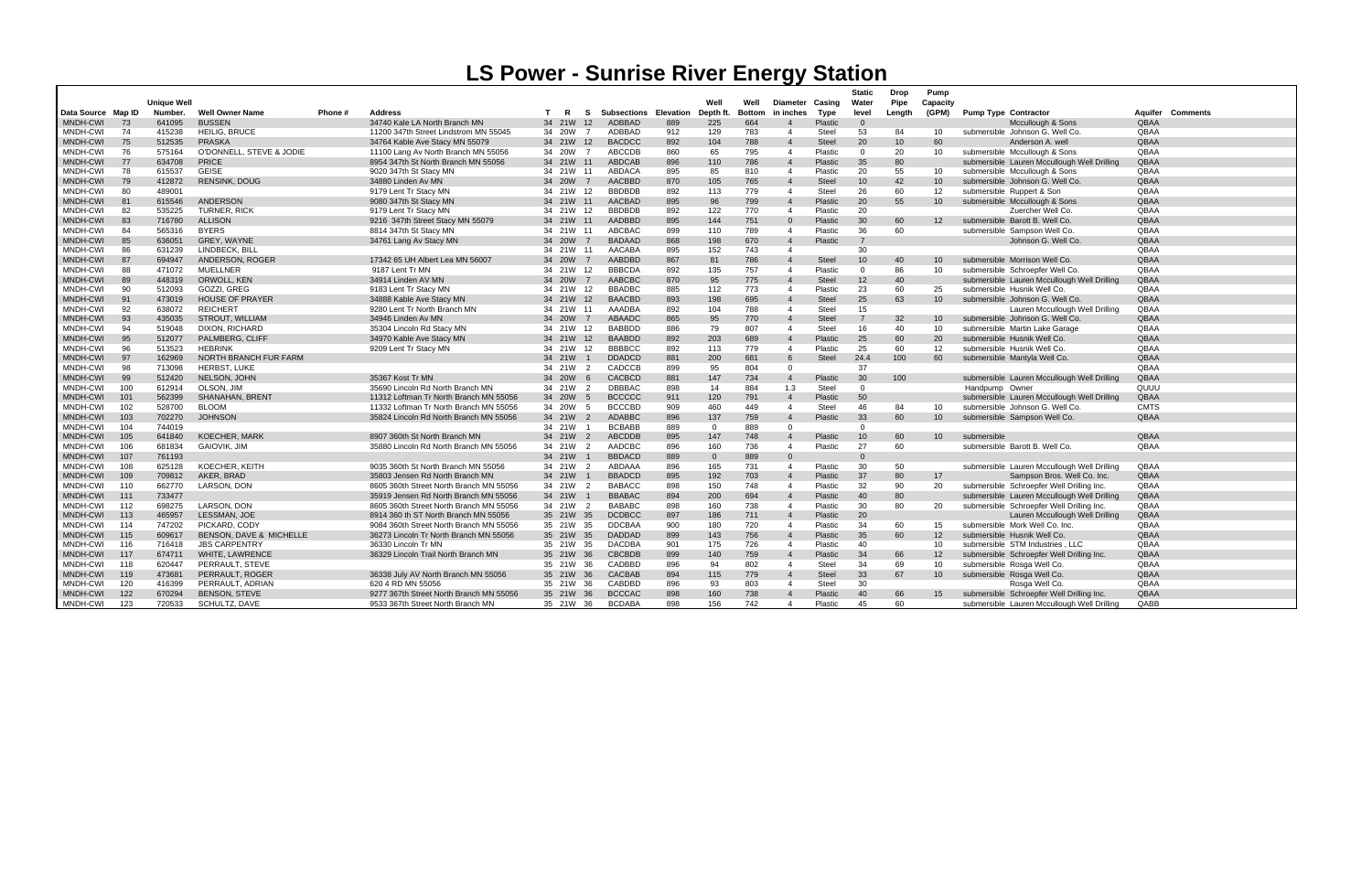







Figure 1 SITE LOCATION Sunrise River Energy Station LS Power Development, LLC Chisago County, MN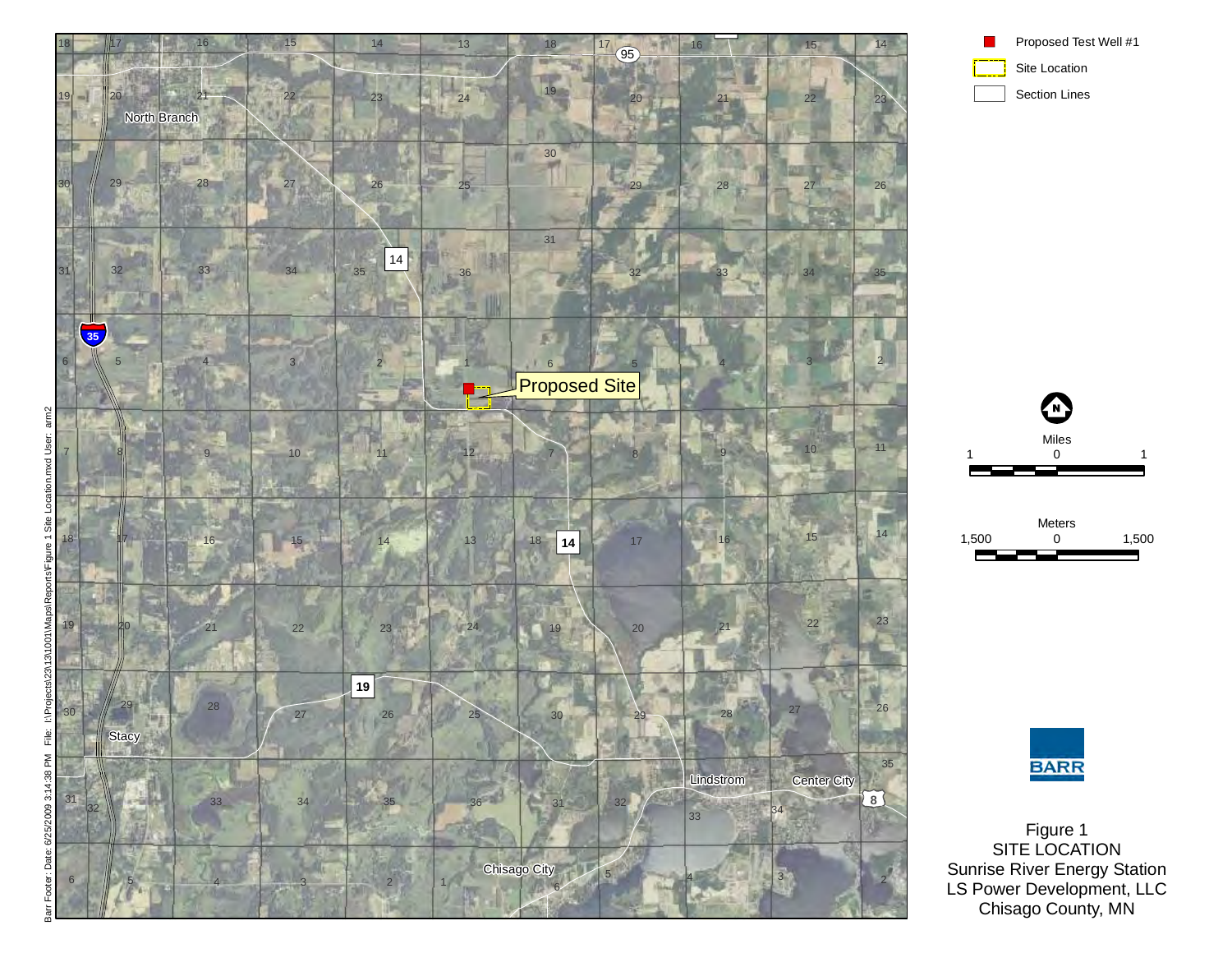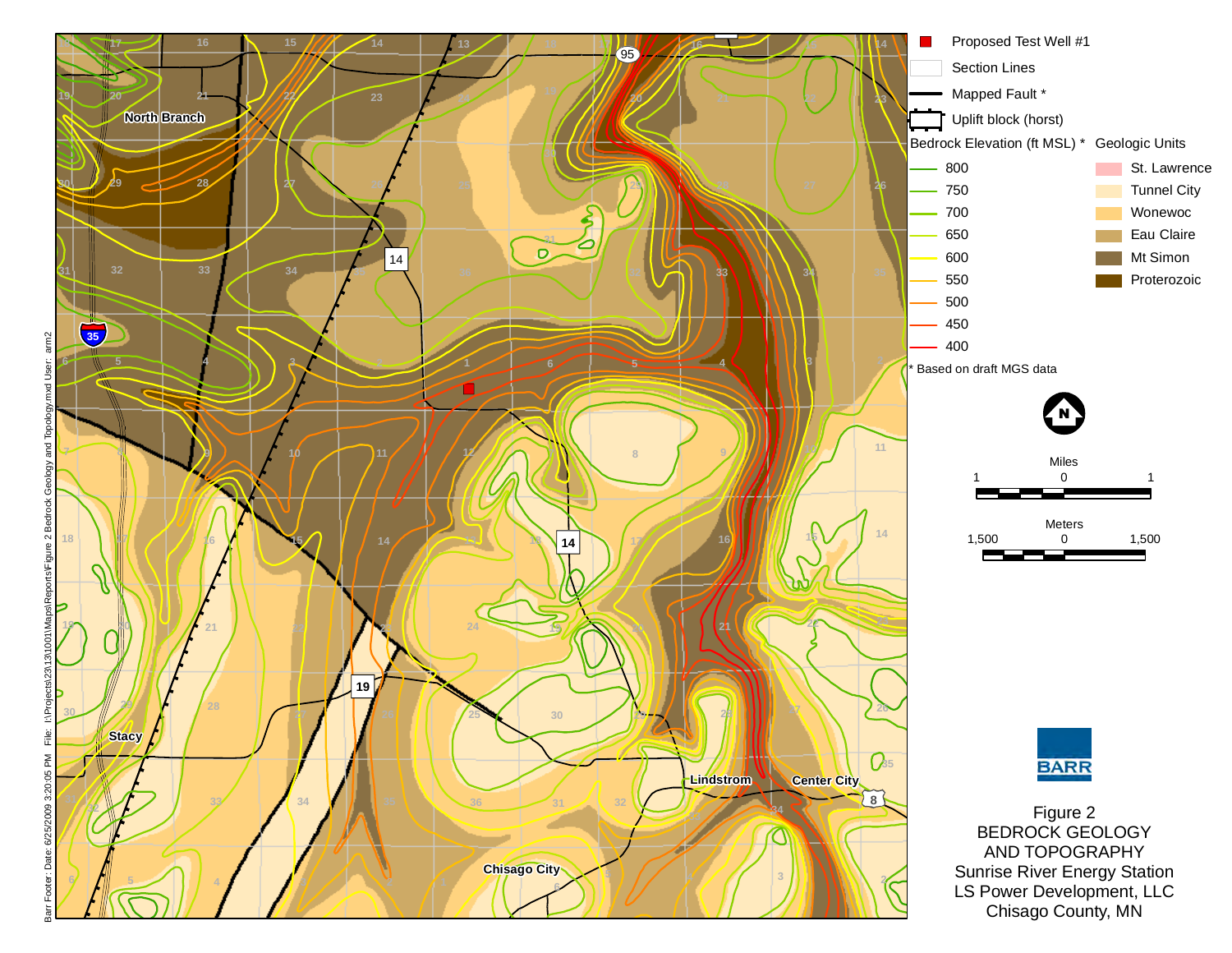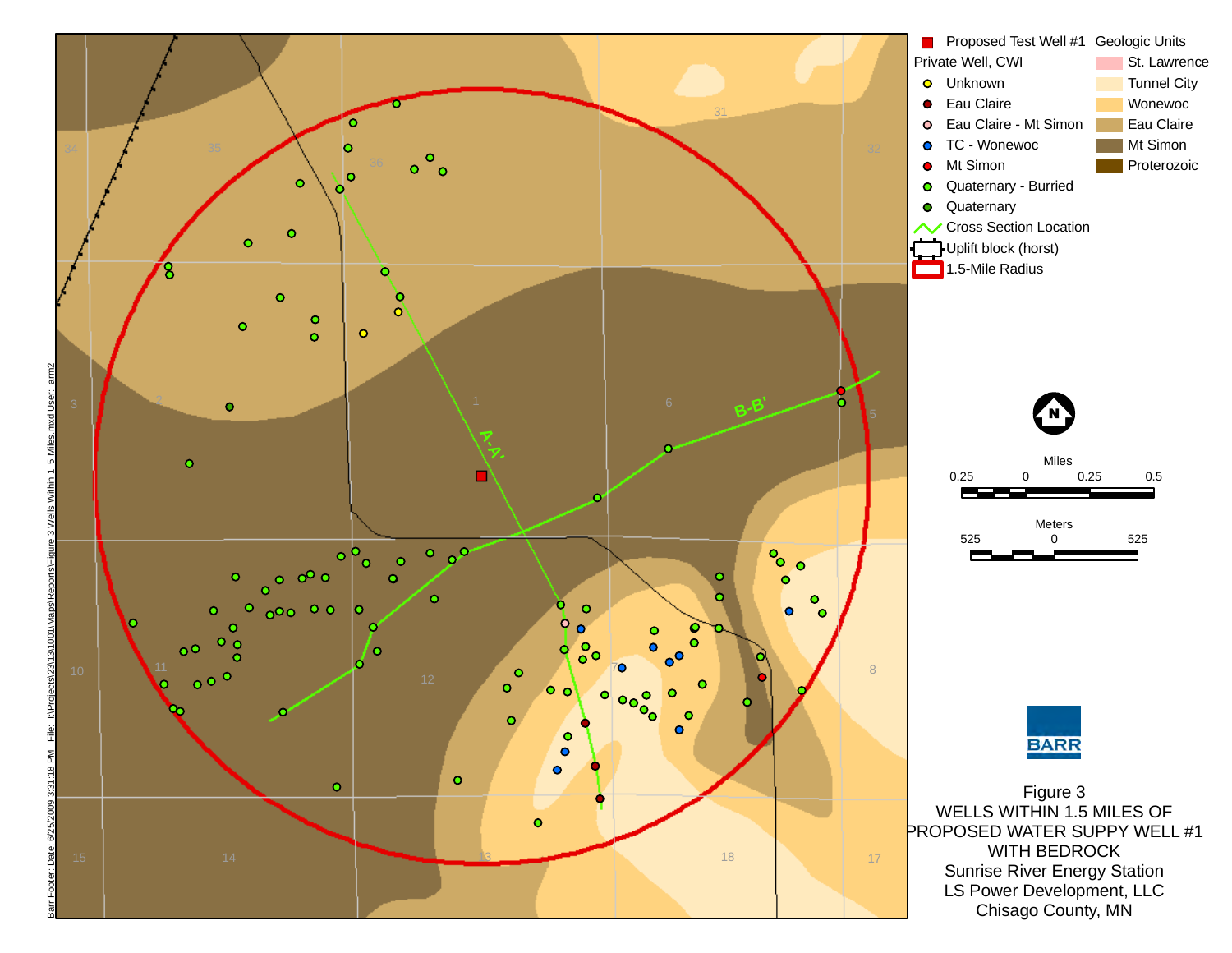Chicago County, MN



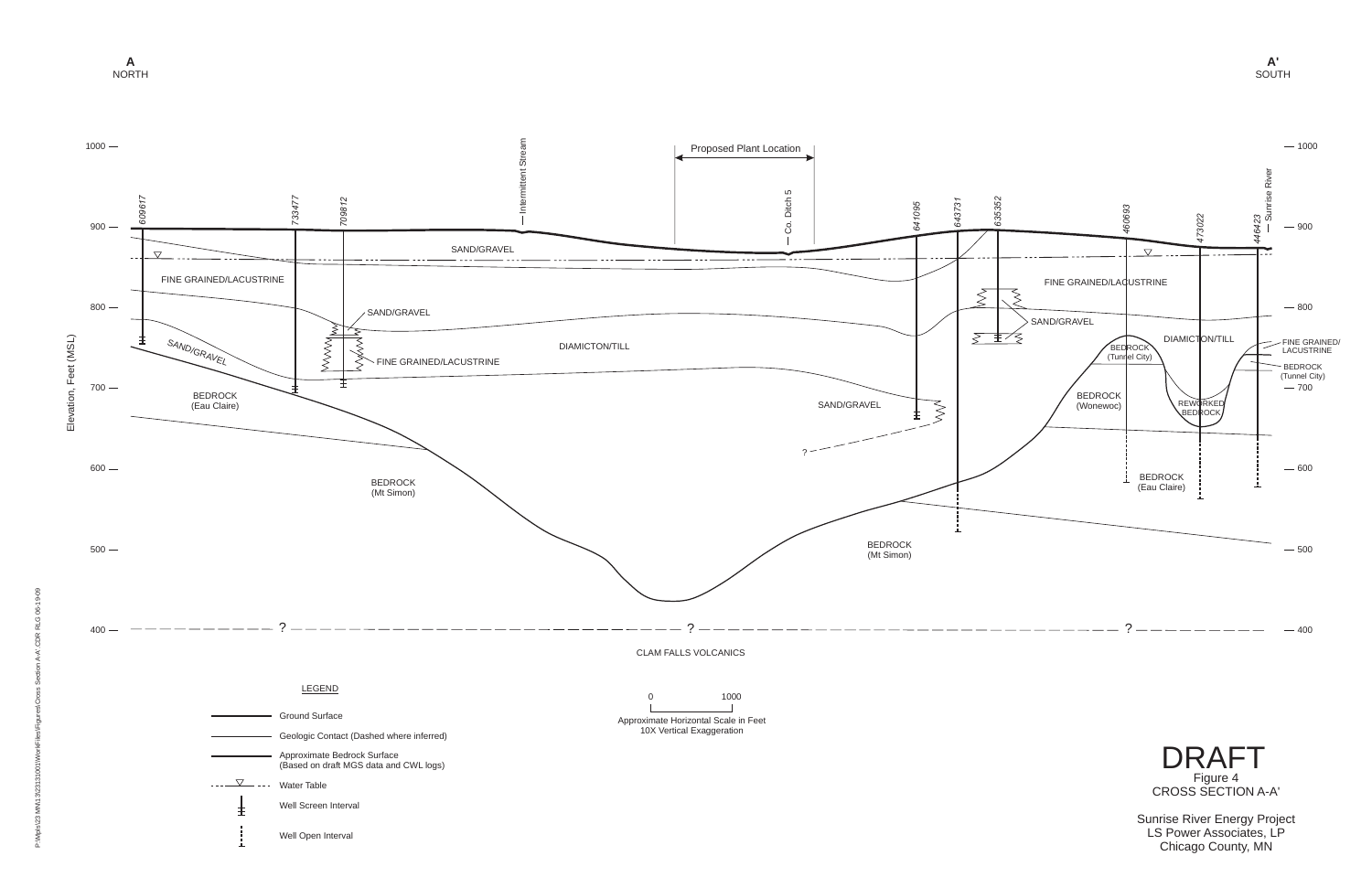LS Power Associates, LP Chicago County, MN

**B**WEST

**B'**EAST

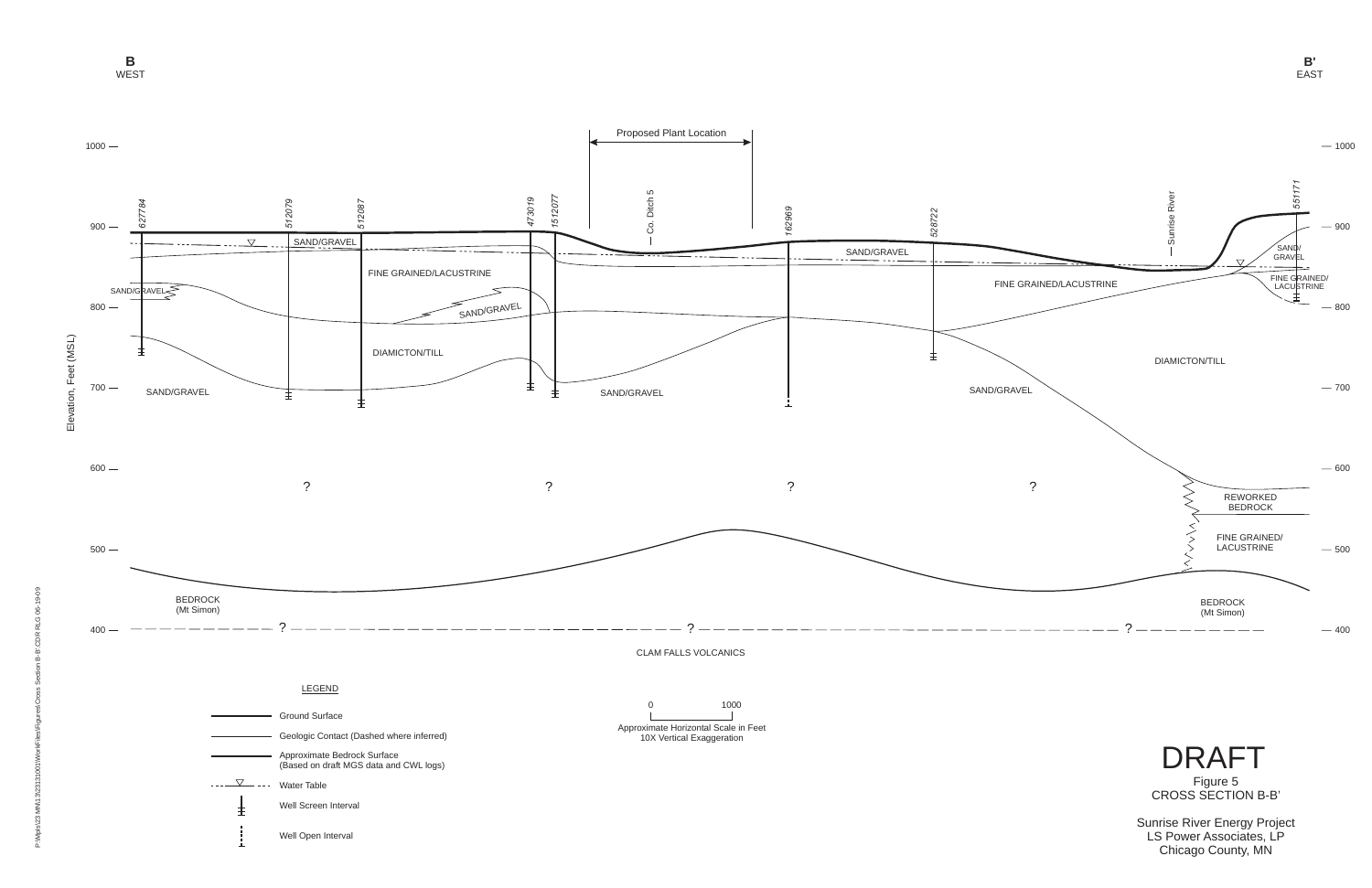









Figure 6 WELLS WITHIN 1.5 MILES OF PROPOSED WATER SUPPY WELL #1 Sunrise River Energy Station LS Power Development, LLC Chisago County, MN